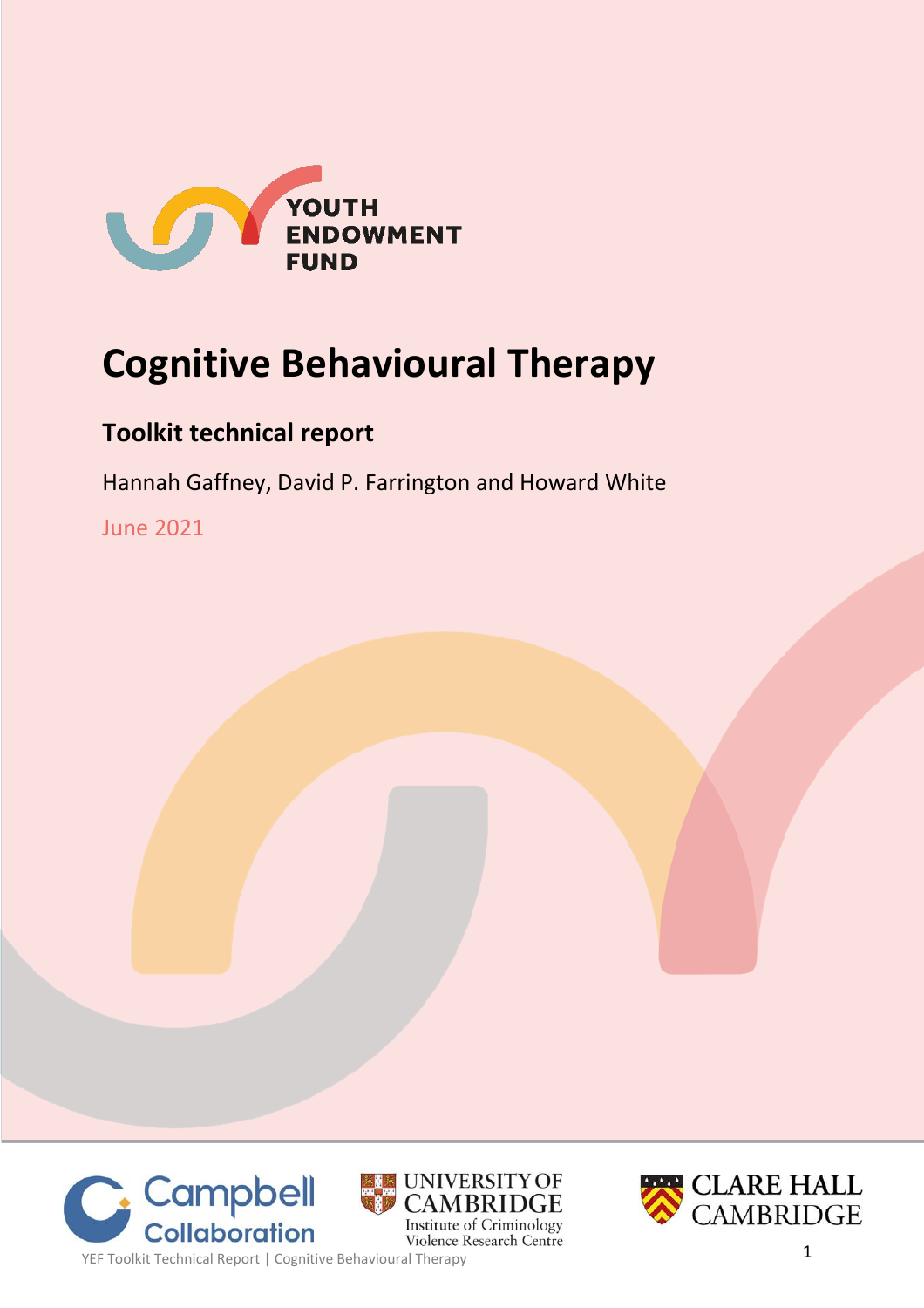*This report is produced in collaboration with staff from the Campbell Collaboration Secretariat. It is a derivative product, which summarises information from Campbell systematic reviews, and other reviews, to support evidence-informed decision making'.*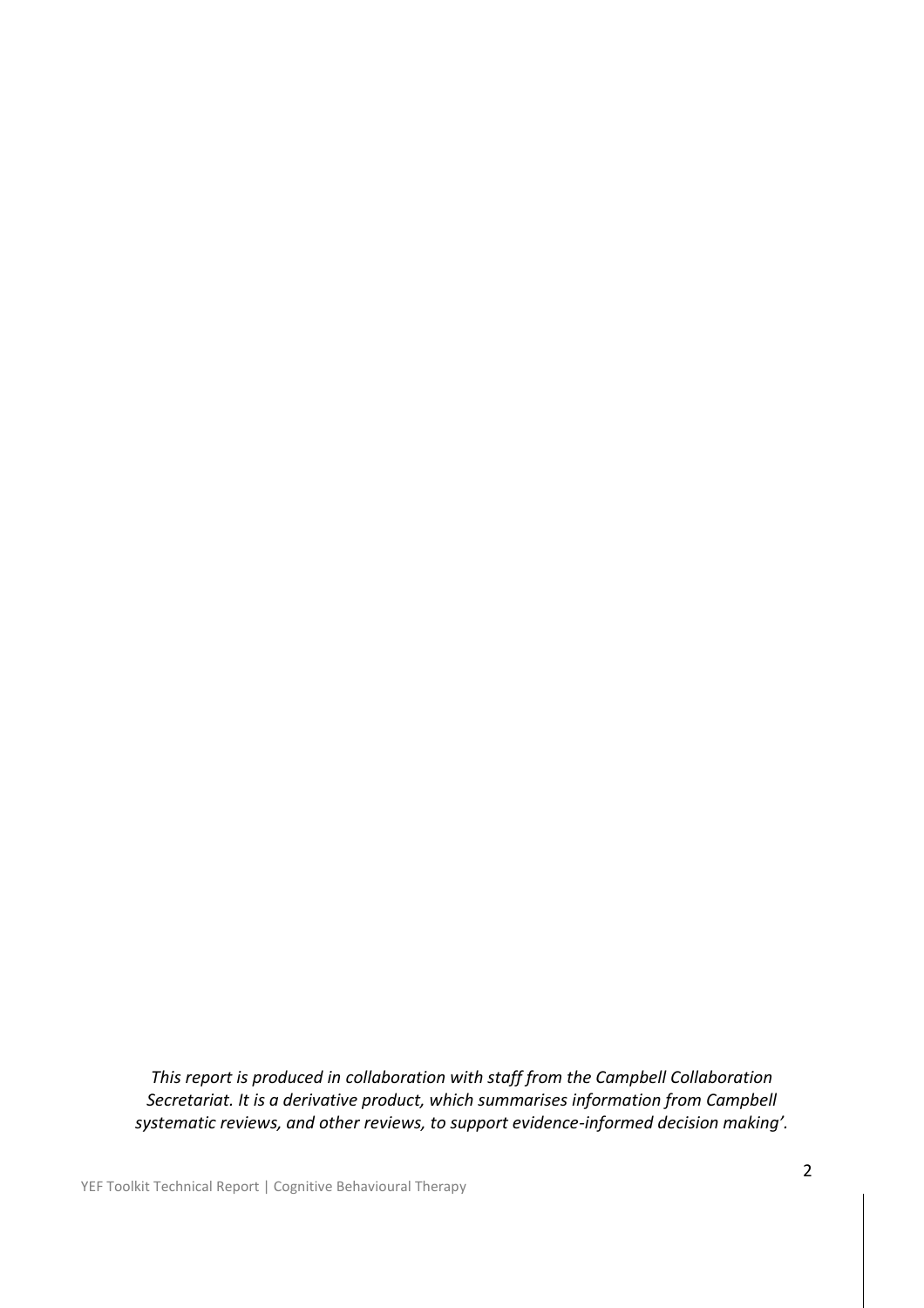#### **Abstract/Plain Language summary**

The objective of this technical report is to review the evidence on the effect of cognitivebehavioural therapy (CBT) on the prevention of crime and violence. The report is based on three systematic reviews. Koehler et al. (2013) report a meta-analysis on the effectiveness of CBT on the reoffending rates of young people in European countries. Lipsey et al. (2007) examine the effect of CBT programmes on recidivism. Riise et al. (2021) report the effectiveness of CBT on externalizing behaviours in children and adolescents in routine clinical care.

CBT is a widely used treatment for various psychological and behavioural issues, with children, adolescents and youth. One of the fundamental components of CBT programmes, that distinguishes these interventions from other approaches such as social skills training, is the inclusion of cognitive restructuring training. This involves activities and practical exercises that help individuals to recognise cognitive distortions and thinking patterns and apply techniques to modify these distortions. These activities aim to improve the recipients' general thinking and decision-making skills, such as how to stop and think before acting and implement alternative more desirable responses (Lipsey et al., 2007).

There are a range of different intervention programmes that use CBT techniques or components and the current report includes any intervention that has been described as a cognitive-behavioural therapy intervention. Different treatment types that fall under the label of CBT include reasoning and rehabilitation, moral reconation therapy, aggression replacement therapy, interpersonal problem-solving therapy and thinking for a change. Many other intervention approaches may use CBT principles to guide intervention activities (e.g., mentoring, parenting, or anti-bullying programmes) but the current report refers to interventions that were predominantly cognitive-behavioural in nature.

CBT is typically an intensive intervention that takes place over a short period of time. Riise et al. (2021) reported that CBT programmes took place over an average of 15 weeks and the mean number of sessions was 17.3, with a mean intensity of 2.8 hours a week.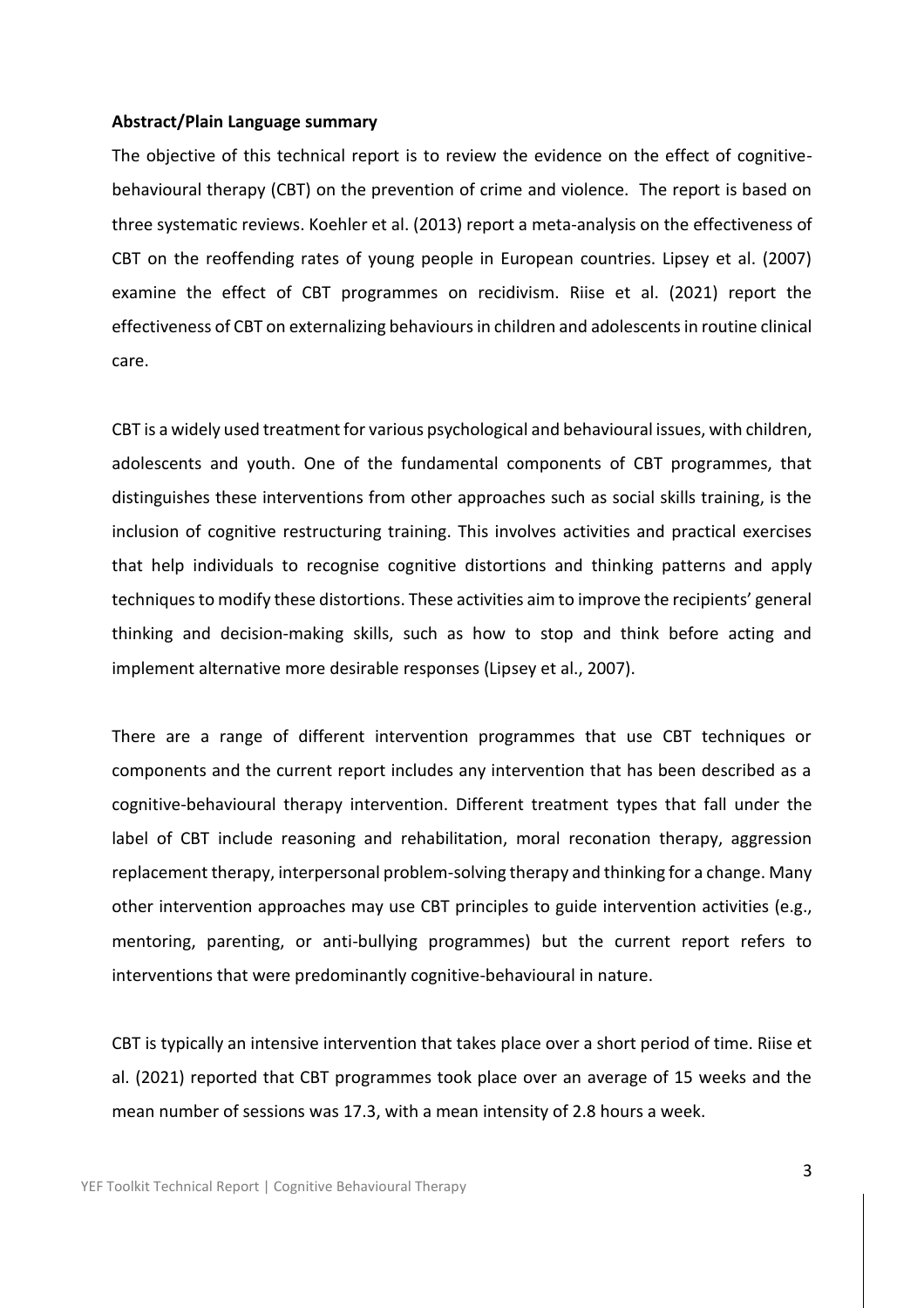CBT is a form of psychological intervention intended to be implemented by psychologists, usually with post-graduate training or professional certification in cognitive-behavioural therapy. Despite this, Lipsey et al. (2007) found that most CBT programmes that were implemented to reduce reoffending involved minimal training for those who implemented the intervention (53% of studies).

CBT is an effective intervention approach to reduce youth reoffending, although the results are mixed. The headline estimate is informed by Koehler et al. (2013) and the observed effect size of 0.302 corresponds to an approximate reduction in youth reoffending of 27%. The evidence rating is 3. These findings came from 11 evaluations of CBT in European countries, including the UK.

The effect sizes of Riise et al. (2021) are very large corresponding to reductions in externalizing behaviour from 62-74% across the range of behaviours. However, similar reductions in offending would not be expected, because these results were based on rating scales and most assessors (71%) were not blind to conditions.

The most important moderators of the effect size are the quality of implementation (beta = 0.45), the recidivism risk rating of the person receiving therapy (beta = 0.26), and the number of sessions of CBT per week (beta = 0.22) (Lipsey et al., 2007). The most successful type of programme was Moral Reconation Therapy, MRT (beta = 0.15). The review of European studies by Koehler et al. (2013) confirms greater effectiveness with young people with greater needs and that fidelity of implementation matters. It also finds that interventions are more effective in community than custodial settings.

Meta-regression analyses also found a significant association between various variables and externalising behaviours (Riise et al., 2021). The largest effects are that programmes are more effective for participants with more severe symptoms before treatment (b = 0.643, *p* = .002). There are also small but significant differences showing greater effectiveness with younger participants (b = -0.053, *p* < .001), and the intensity of treatment (b = -0.009, *p* = .006). The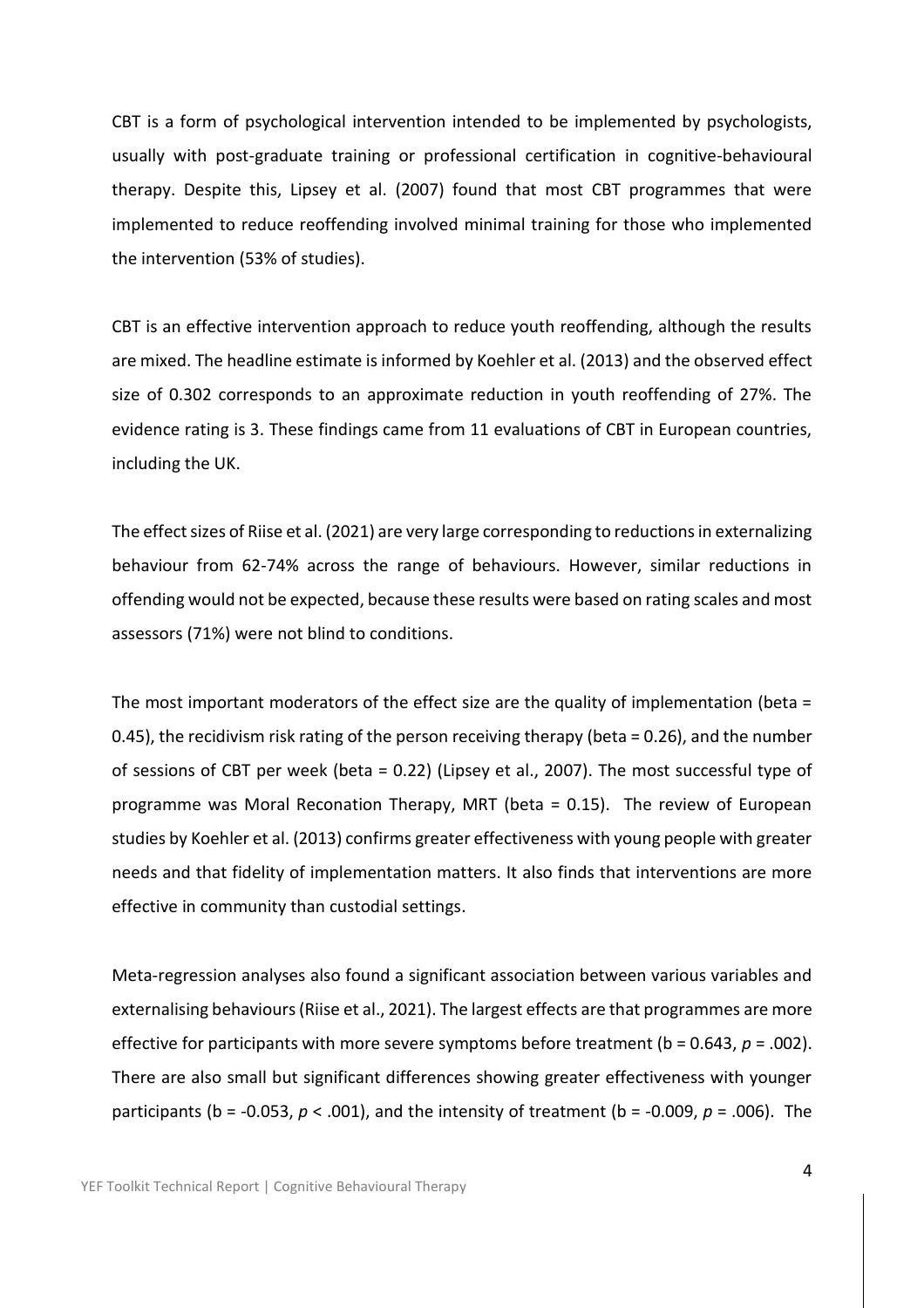interventions have the largest effects in Australia and the smallest effects in Europe, with North America in between.

Koehler et al. (2013) report a much larger overall effect of programmes (not specifically only CBT programmes) in the non-UK studies than in the UK studies (OR 2.17 versus 1.11, the latter being statistically insignificant). However, this difference is removed when controlling for type of CBT, community versus custodial settings, and whether it was a 'demonstration study' or part of routine practice. Koehler et al. (2013) do not provide further information on what classifies as a demonstration study, but we assume that this refers to an intervention implemented on a small scale and evaluated by the developer as a means to demonstrate how the programme would work in a particular context.

#### **Objective and approach**

The objective of this technical report is to review the evidence on the effect of cognitivebehavioural therapy (CBT) on protecting young people from involvement in crime or violence.

This technical report is based on three systematic reviews: Koehler et al. (2013), Lipsey et al. (2007) and Riise et al. (2021). Koehler et al. (2013) reported a meta-analysis on the effectiveness of CBT on the reoffending rates of young people in Europe. Lipsey et al. (2007) published a systematic review of the effects of CBT programmes on recidivism. Riise et al. (2021) reported the effectiveness of CBT on ratings of externalising behaviours in children and adolescents in routine clinical care.

The following inclusion and exclusion criteria were used to inform selection of systematic reviews.

#### *Inclusion criteria*

To be included in this report, a systematic review must include evaluations of the effects of CBT on a crime or violence outcome or externalising disorder in youth aged up to 18 years old and must conduct a meta-analysis.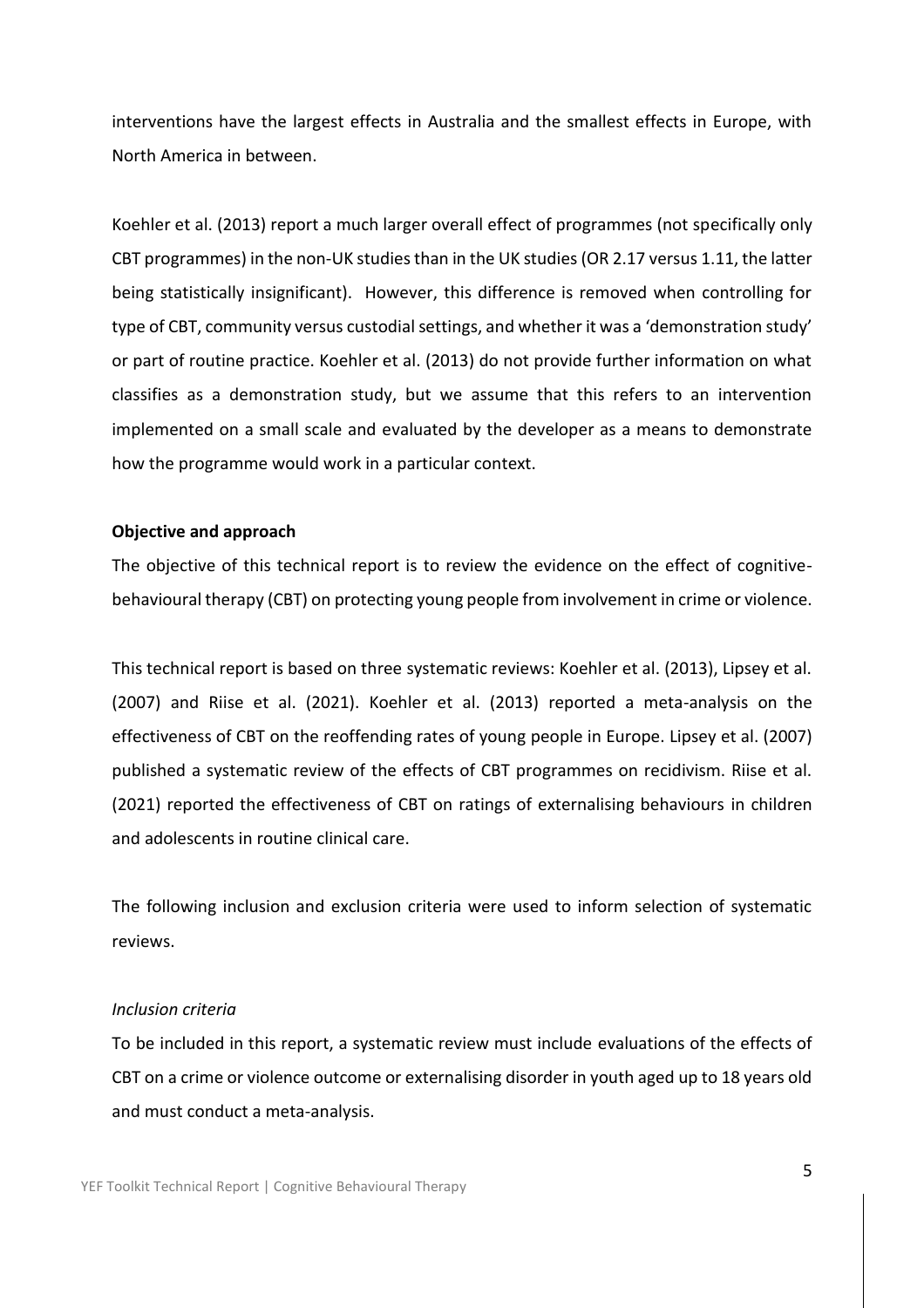#### *Exclusion criteria*

Reviews were excluded if they were not specifically on CBT or were more restricted in their coverage (e.g., for sex offenders).

#### **Outcomes**

Riise et al. (2021) included studies with youth diagnosed with attention deficit hyperactivity disorder (ADHD), conduct disorder (CD), and oppositional defiant disorder (ODD). This metaanalysis evaluated the effectiveness of CBT in reducing these conditions in children and adolescents. Koehler et al. (2013) evaluated the effect of CBT on reoffending and Lipsey et al. (2007, p. 7) evaluated the effect on "criminal offending subsequent to treatment". Of course, CBT is also used for internalising problems such as anxiety and depression, but the criminological literature has focused on externalising problems and offending.

#### **Description of interventions**

CBT is a widely used treatment for various psychological and behavioural issues, with children, adolescents and youth. When applied to address behavioural problems in young people, there are a range of different intervention programmes that use CBT techniques or components. One of the fundamental components of CBT programmes, that distinguishes these interventions from other approaches such as social skills training, is the inclusion of cognitive restructuring training. This involves activities and practical exercises that help individuals to recognise cognitive distortions and thinking patterns and apply techniques to modify these distortions (Lipsey et al., 2007).

Riise et al. (2021) included primary evaluations of a range of different interventions to reduce ADHD, CD and ODD in young people that targeted both parents (e.g., New Forrest Parenting Package; Defiant Children; Parent-Child Interaction Therapy) and children (e.g., "THAV"; Social Cognitive Intervention Program). This review also outlined how the majority of CBT interventions to reduce child externalising behaviour will include a mixture of parent behaviour therapy and child behaviour therapy (e.g., Stop Now and Plan), and can also include teacher training (e.g., Collaborative Life Skills Program).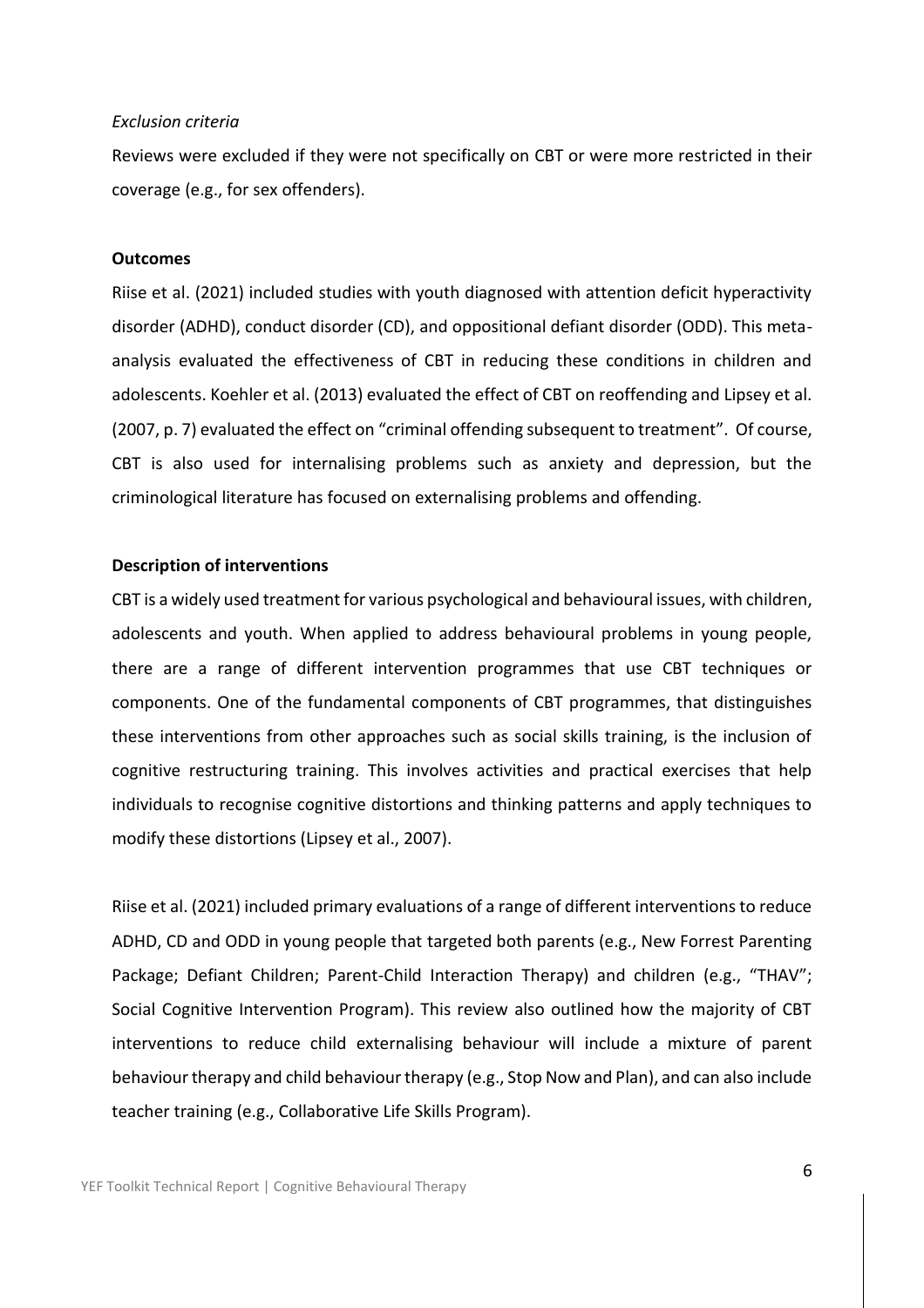In searching for evaluations of treatment programmes for youth reoffending, Koehler et al. (2013) found a wide variety of interventions. This review categorised cognitive-behavioural therapy and behavioural therapy as programmes that involved thinking skills programmes, social skills, problem solving approaches, and reinforcement of behavioural change (Koehler et al., 2013, p. 24).

Lipsey et al. (2007) described several different treatment types that fell under the label of CBT. These included reasoning and rehabilitation, moral reconation therapy, aggression replacement therapy, interpersonal problem-solving therapy, thinking for a change and substance abuse focus, amongst other manualised intervention components. A number of different treatment elements are included in CBT programmes. For example, CBT programmes will aim to improve the recipients' general thinking and decision-making skills, such as how to stop and think before acting, and help them to implement alternative responses (Lipsey et al., 2007, p. 18). Recipients in this case refers to the individuals that the intervention is aiming to help; in most cases the child or young person experiencing behavioural difficulties.

Cognitive skills also teach participants to consider the consequences of their actions and make decisions about appropriate behaviour. Programmes may also involve components of interpersonal problem solving, such as dealing with interpersonal conflict and peer pressure, and social skills, such as prosocial behaviours, interpreting social cues and considering others' feelings and emotions.

#### *Targeted or Universal*

The application of CBT programmes for behaviours in youth such as offending, reoffending, or general externalising behaviour, is a targeted intervention. In these programmes, young people and their families are the sole recipients of the therapy. The wider community, school, or peer group are not involved, so it is never a universal intervention.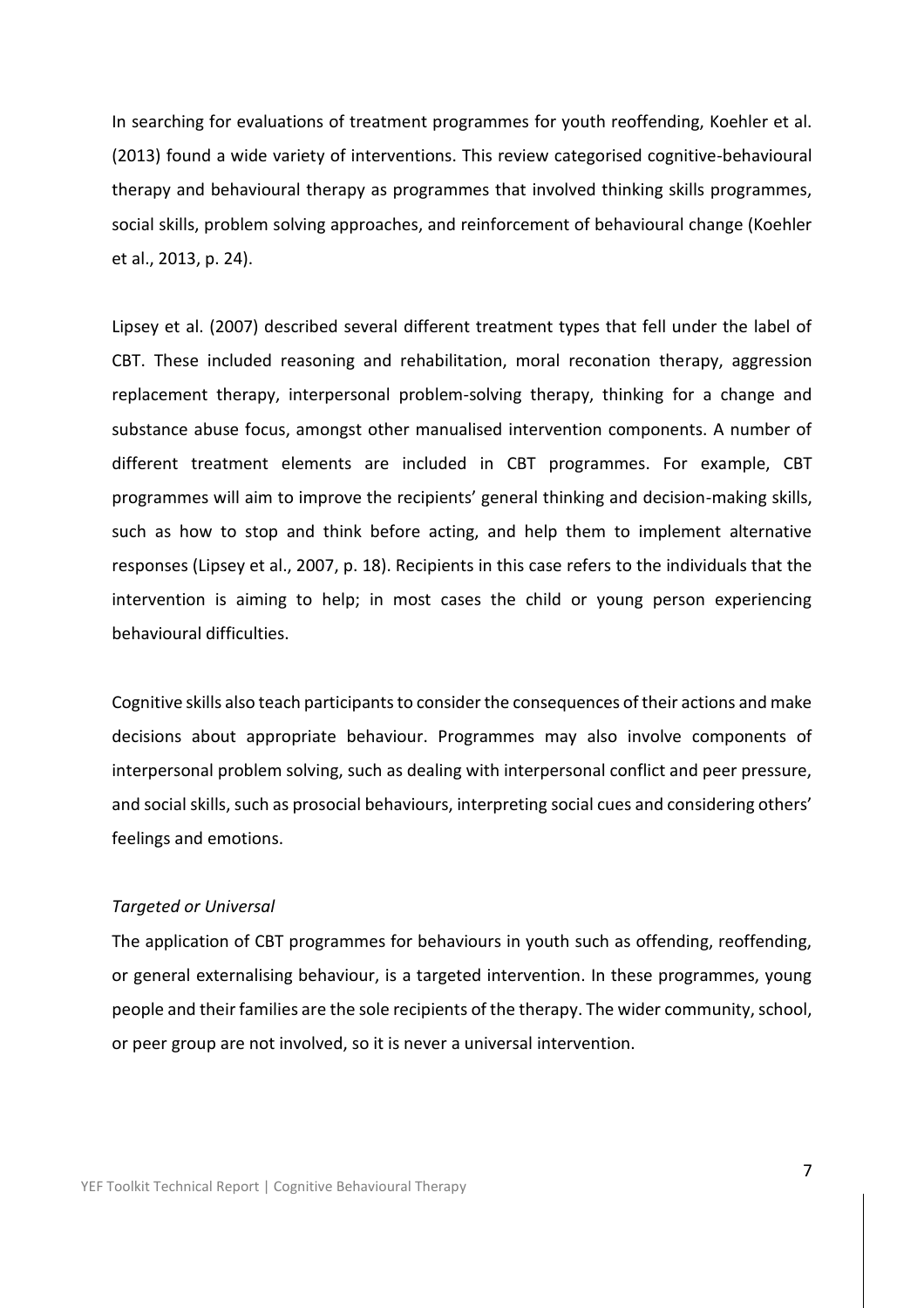Riise et al. (2021) reported that in 49% of included studies parents were the target of treatment and in a further 41% of studies, parents and children were the targets of treatment. In only 9.8% of studies was the child the direct target of CBT treatment.

#### *Implementation setting and personnel*

CBT is a form of psychological intervention and, to deliver such treatment, an individual must be trained. CBT is most commonly implemented by psychologists, usually with post-graduate training or professional certification in cognitive-behavioural therapy.

Despite this, Lipsey et al. (2007) found that most evaluations of CBT programmes that were implemented to reduce reoffending involved minimal training for those who implemented the intervention (53% of studies). A further 24% and 22% of studies, respectively, included moderate or high levels of training for providers. The majority (69%) of providers had no background, or a minimal background, in mental health.

### *Duration and Scale*

CBT is typically an intensive intervention that takes place over a short period of time. Riise et al. (2021) reported that CBT programmes took place over an average of 15 weeks and the mean number of sessions was 17.3. Moreover, the mean intensity (estimated as the number of hours divided by the number of weeks) was 2.8.

#### **Theory of change/presumed causal mechanisms**

The theory of change in CBT programmes is that problem behaviours or offending arise out of distorted cognitions, or patterns of thinking. Through cognitive-behavioural therapy, these cognitive distortions are targeted and changed in order to prevent problem behaviours.

#### **Evidence base**

#### *Descriptive overview*

Riise et al. (2021) reported the effects of CBT on externalising behaviour based on 51 primary studies, representing data from 5,295 participants. Studies were published between 1991 and 2019 and used a randomised controlled trial design (*n* = 35) or an 'open trial' design (*n* = 16).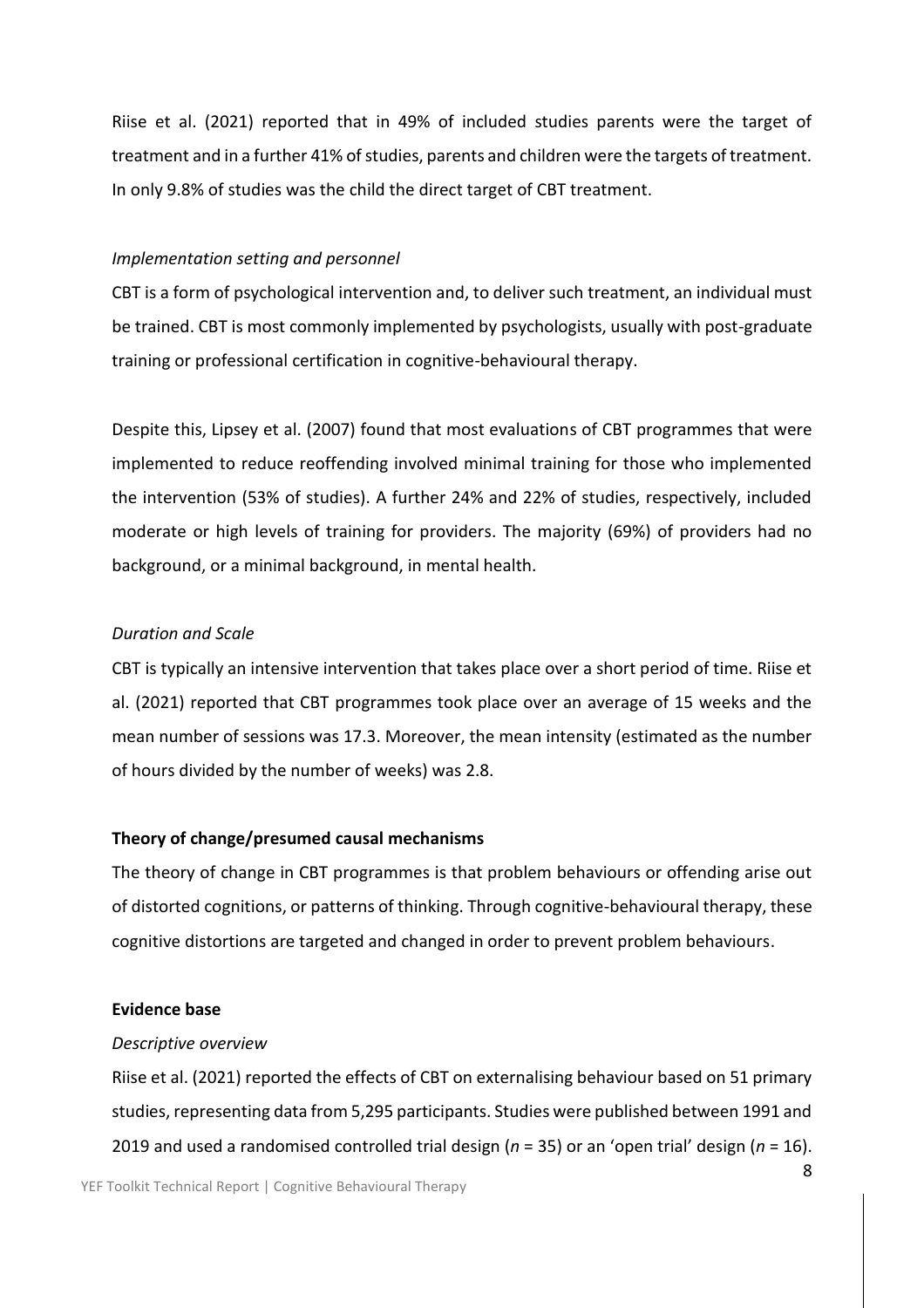For both ADHD and CD/ODD outcomes, the majority of participants were male (78% and 77.3% respectively). The mean age was 8.2 years old. Most of the 51 studies were conducted in North America (*n* = 25) or Europe (*n* = 23). Some studies reported co-occuring disorders present in participants (*n* = 24) and, of these, 53% of participants had at least one co-occuring disorder such as anxiety or depression. Of participants who had ADHD, 46.7% had at least one of these co-occuring disorders, while 63.2% of participants with CD/ODD had at least one cooccuring disorder. No further information about the prevalence or symptomology of these comorbid disorders is provided.

Thirty-three studies reported the proportion of participants who were taking medication for their disorder, and the mean proportion was 33%. There was a significant difference between the types of conditions; youth with ADHD were significantly more likely to be taking psychotropic medication than youth with CD/ODD (Riise et al., 2021). No information on participants' ethnicities is provided. There was great variation in the attrition rate reported by primary studies. Some reported no attrition, and others reported attrition rates up to 50%. One study reported an attrition rate of 91% (Breider, 2019). The majority of interventions included in the Riise et al. (2021) review included high (*n* = 33 studies) or moderate (*n* = 27) parental involvement.

Koehler et al. (2013) included 25 evaluations of treatment programmes to prevent youth reoffending, of which 11 were evaluations of CBT and behaviour therapy programmes. Overall, 68% of programmes were implemented in the community and the majority of programmes included mostly male participants aged 16-20 years old. However, Koehler et al. (2013) did not provide demographic information about participants or characteristics of programmes for CBT interventions specifically. Also, Koehler et al. (2013) did not provide information on parental involvement, and we assume that, in all interventions, the child or young person was the target of the intervention.

The earlier review by Lipsey et al. (2007) included 58 studies that evaluated the effect of CBT programmes on reoffending, but only 17 of these studies reported effects for young people. Lipsey et al. (2007) did not provide details about the characteristics of the sample or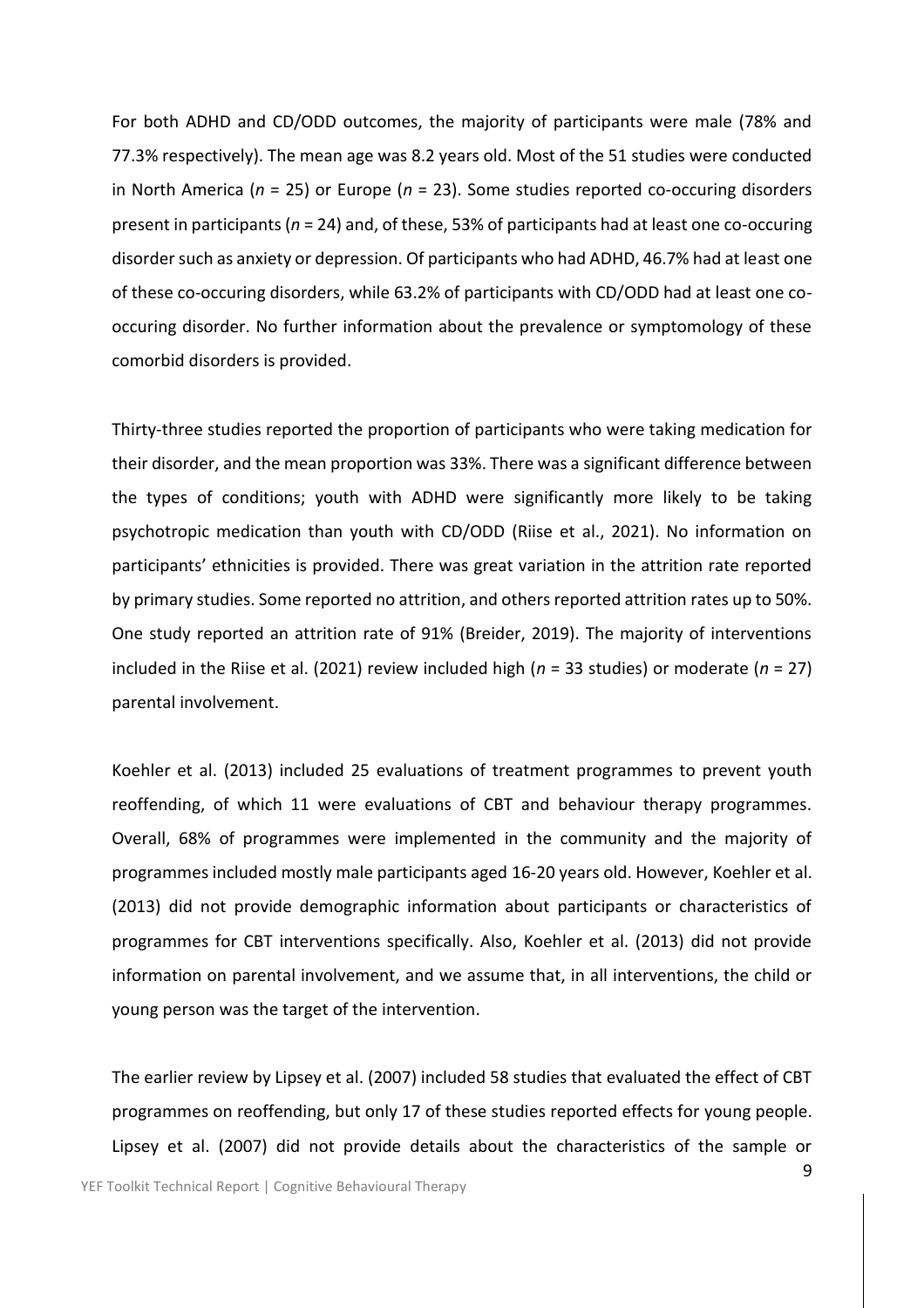intervention programme separately for evaluations with young people. The majority of programmes implemented CBT only (*n* = 36; 62%); others implemented CBT with other services (*n* = 11) or CBT and other treatment (*n* = 11). Most of the studies included all male samples (*n* = 36, 62%). Of the studies that reported data on the ethnicity of participants (*n* = 37), 21% of these included 51-75% of minority ethnicities and 21% included between 0-25% minority ethnicity. Lipsey et al. (2007) did not provide information on parental involvement, but we assume that, in all interventions, the child or young person was the target of the intervention.

#### *Assessment of the evidence rating*

We have confidence that, at the time of writing, the reviews by Koehler et al. (2013), Lipsey et al. (2007) and Riise et al. (2021) are the best available evidence on the effectiveness of CBT interventions. Our decision rule for determining the evidence rating is summarised in the technical guide.

Two independent coders used a modified version of the AMSTAR2 critical appraisal tool was used to appraise the reviews by Koehler et al. (2013), Lipsey et al. (2007), and Riise et al. (2021). According to this tool, the review by Riise et al. (2021) was rated as 'high', and the reviews by Koehler et al. (2013) and Lipsey et al. (2007) were rated low. The results of this assessment are summarised in Annex 3.

All reviews adequately specified the research questions and the inclusion/exclusion criteria. The inclusion criteria included components relating to the population, intervention, comparison group and outcome of interest.

Riise et al. (2021) specified that they created a review protocol, and it was registered in PROSPERO. Lipsey et al. (2007) created a protocol for coding and data extraction, while Koehler et al. (2013) do not refer to any protocol for their review.

Koehler et al. (2013) included experimental and quasi-experimental evaluations that measured outcomes in an intervention group and a comparison group that involved no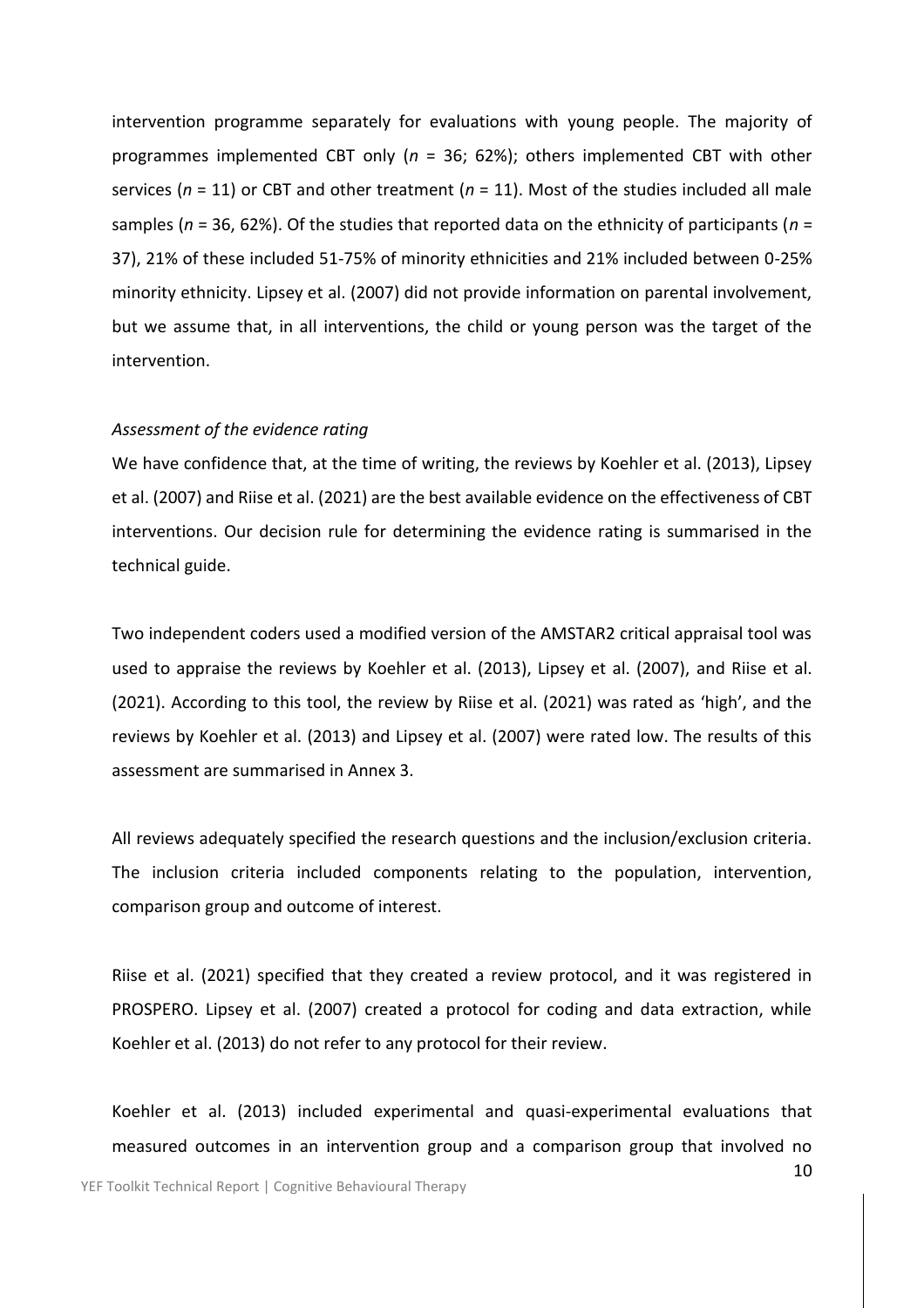treatment, treatment as usual, or alternative treatment. Included studies were rated on methodological rigour, and the categories were: randomised experiments, strong statistical control due to baseline matching of groups, and those with moderate control that compared groups post-hoc. Riise et al. (2021) also rated the methodological rigor of studies and assessed how this may influence the effect size. Evaluations included in this review were conducted using RCT designs or were described as open trials. Lipsey et al. (2007) specified that included evaluations must be conducted using a randomised controlled trial design or a quasiexperimental design that included a control group who did not receive the CBT programme.

All reviews reported a comprehensive literature search strategy including a number of different databases, designated keywords and search strategies. Lipsey et al. (2007) did not restrict inclusion criteria to only peer-reviewed publications or only reports in English. Koehler et al. (2013) specified that they searched for reports published or unpublished in any European language. Riise et al. (2021) only included evaluations published (or in press) in English.

Riise et al. (2021) stated that evaluations that met inclusion criteria for the review were coded and assessed for risk of bias by multiple authors and searches were conducted by two authors with assistance from a librarian. Koehler et al. (2013) and Lipsey et al. (2007) do not report on the coding procedure of studies or whether more than one person coded eligible studies.

Riise et al. (2021) evaluated risk of bias analysis using the EPOC risk of bias tool, as suggested by the Cochrane Collaboration, and conducted a series of analyses to evaluate the impact of possible risk of bias on outcomes. Koehler et al. (2013) and Lipsey et al. (2007) did not conduct any risk of bias analyses, beyond normal publication bias analysis.

Lipsey et al. (2007) and Riise et al. (2021) state that no funding was received for their review and Koehler et al. (2013) do not provide information about funding.

Each of the reviews conducted a meta-analysis and reported detailed information on the synthesis and estimation of weighted effect sizes and adequately reported the heterogeneity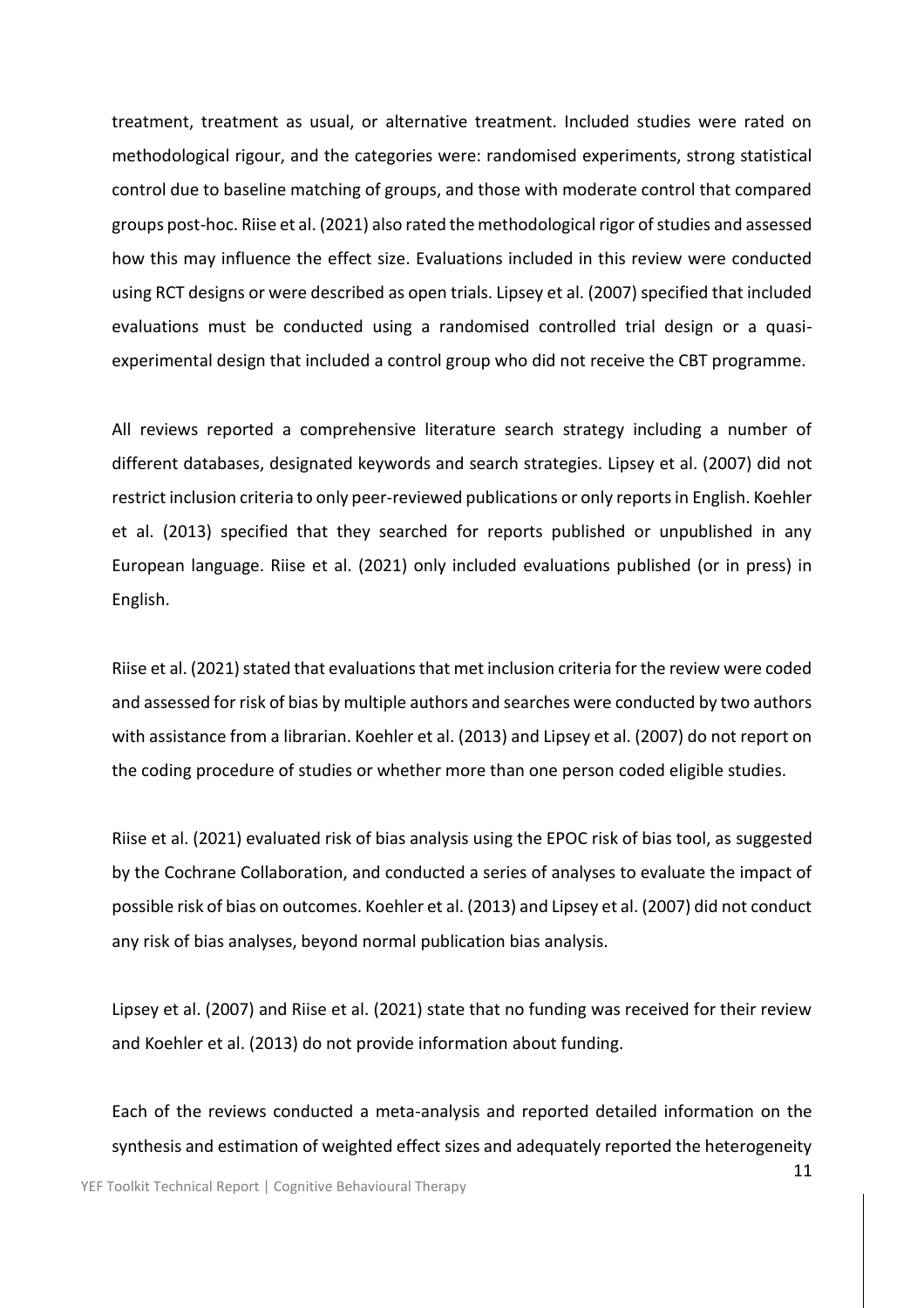between primary effects. Each of the meta-analyses reported separate weighted effect sizes for independent outcomes and assessed multiple moderators as possible explanations for heterogeneity among primary effect sizes.

Koehler et al. (2013) provide a direct estimate of the effect on reoffending based on 15 studies. However, the results are heterogeneous ( $1^2$  = 63%) and rated 'low' as per the AMSTAR tool, so the overall evidence rating is 3. Because it is more recent than Lipsey et al. (2007), this is the estimate we use to inform the headline impact metric in the Toolkit.

Lipsey et al. (2007) provide a direct estimate of the effect on reoffending based on 58 studies. However, the results are highly heterogeneous ( $I^2$  = 73%), so the overall evidence rating is 3.

Riise et al. (2021) present an indirect estimate based on 65 treatment-control comparisons, with high heterogeneity ( $1^2$  = 69.4%), so the overall evidence rating for externalising behaviour outcomes is 4. No direct estimate of the effect on outcomes of crime or violence are included in the review by Riise et al. (2021) and so the evidence rating is 2 for these outcomes.

#### **Impact**

#### *Summary impact measure*

Overall, the meta-analyses that inform this technical report suggest that CBT can be an effective intervention approach to reduce youth reoffending. Koehler et al. (2013) found a large statistically significant effect of CBT interventions on youth reoffending. Lipsey et al. (2007) reported an overall significant effect of CBT on recidivism (OR = 1.53) and that the effect did not differ significantly between juveniles and adults (beta =  $-0.03$ , n.s.). These weighted mean effect sizes for reoffending outcomes are summarised in Table 1.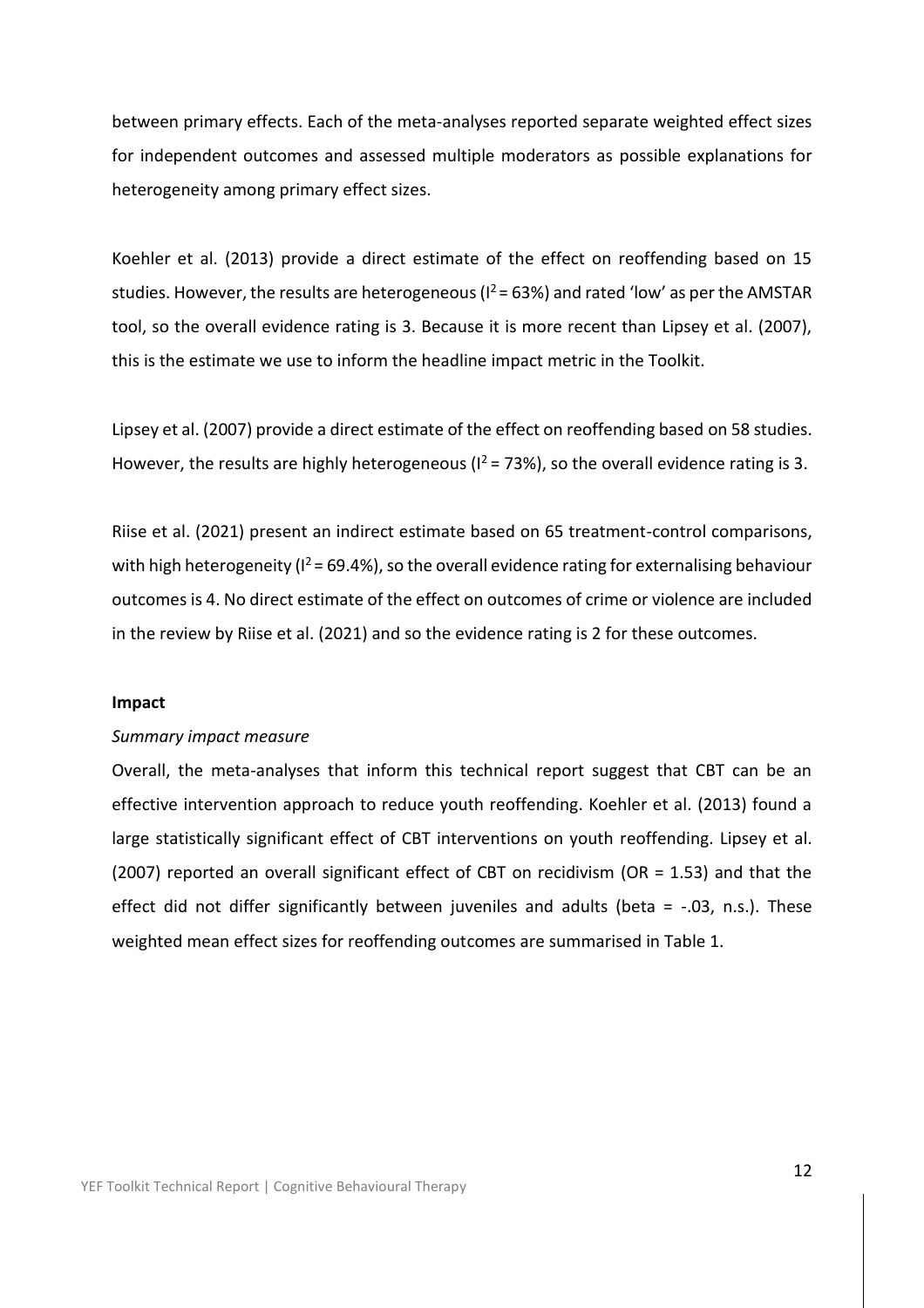#### Table 1

|  |  |  |  |  |  | Mean effect sizes for reoffending outcomes. |
|--|--|--|--|--|--|---------------------------------------------|
|--|--|--|--|--|--|---------------------------------------------|

| Review               | ES $(d \text{ and OR})$ | CI (ES)       | р      | %         | Evidence      |
|----------------------|-------------------------|---------------|--------|-----------|---------------|
|                      |                         |               |        | reduction | rating<br>for |
|                      |                         |               |        |           | reoffending   |
| al.<br>Koehler<br>et | $OR = 1.73$             | $1.26 - 2.36$ | < .001 | 27%       | 3             |
| (2013), CBT and      | $d = 0.302$             |               |        |           |               |
| behavioural          |                         |               |        |           |               |
| therapy              |                         |               |        |           |               |
| al.<br>Lipsey<br>et  | $OR = 1.53$             |               | < .001 | 21%       | 3             |
| (2007)               | $d = 0.234$             |               |        |           |               |

*Note:* ES = the weighted mean effect size; CI = 95% confidence intervals for the mean ES;  $p =$ the statistical significance of the mean ES;  $OR = odds$  ratio (greater than  $1 = desirable effect$ ).

In estimating % reduction, we assumed that there were equal numbers (each *n* = 100) in the experimental and control conditions, and that 50% of persons in the control condition reoffended. With these assumptions, the OR of 1.73 for Koehler et al. (2013) translated to 36.6% of experimental persons reoffending, which is a 27% decrease. For Lipsey et al. (2007) the OR of 1.53 can be transformed to 39.5% of the experimental persons reoffending, a 21% reduction. This transformation is explained in further detail in Annex 1.

It is plausible to assume a 50% overall reoffending rate; for example, in England and Wales, 37% of juvenile offenders in the period October to December 2018 had proven (recorded) reoffending only one year later (Ministry of Justice, 2020). It would be expected that their reoffending rate would soon reach 50% within another two years or so.

CBT is also often used as a treatment programme for problem behaviours in children and adolescents. Riise et al. (2021) found that CBT is an effective approach to reduce these problem behaviours, such as ADHD, CD or ODD. The mean effect sizes for these outcomes are summarised in Table 2.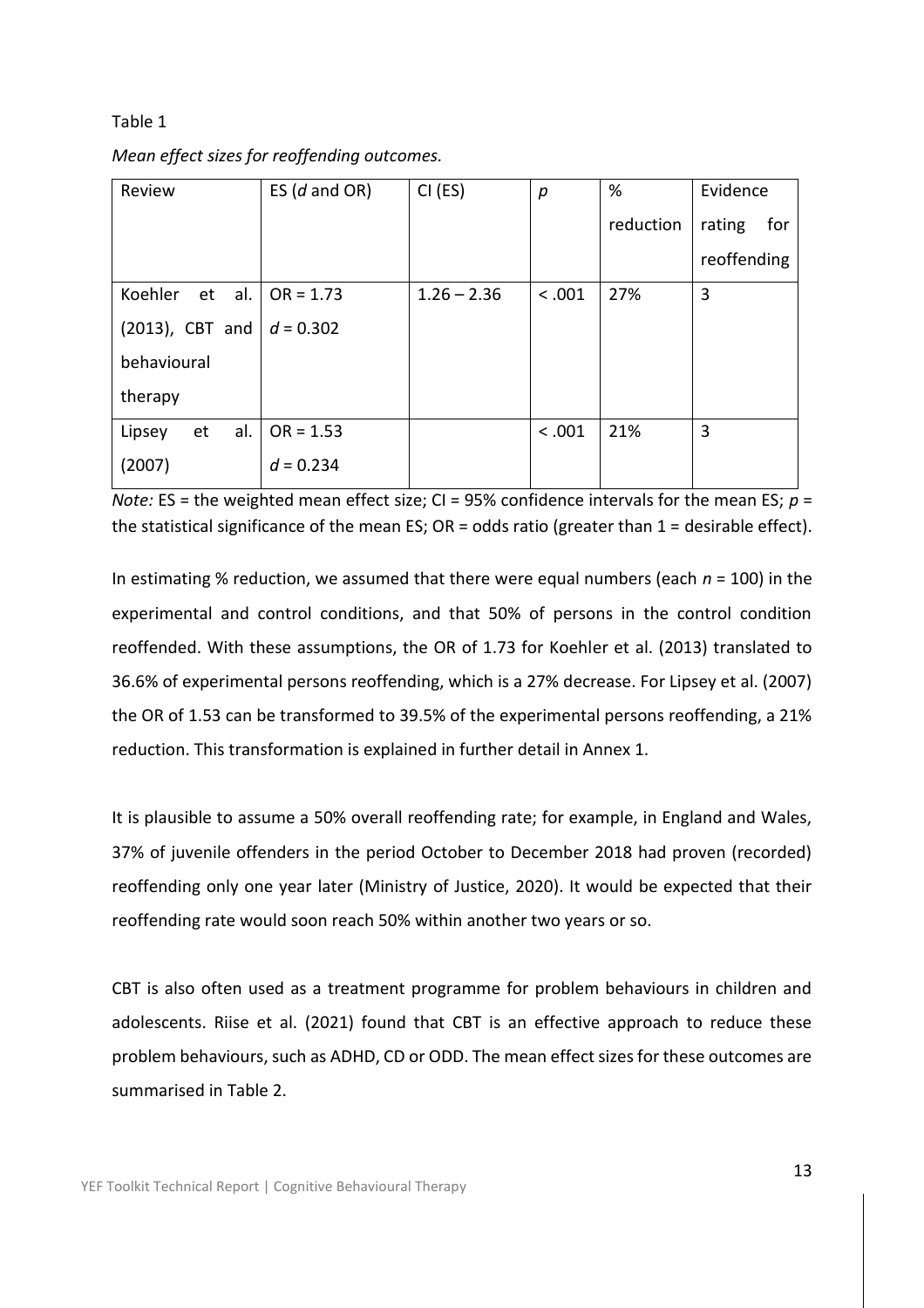#### Table 2

|  |  | Mean effect sizes for externalising behaviour outcomes. |
|--|--|---------------------------------------------------------|
|--|--|---------------------------------------------------------|

| Review                             | ES $(g$ and | CI (ES)                          | $\boldsymbol{p}$ | %         | Evidence       | Evidence       |
|------------------------------------|-------------|----------------------------------|------------------|-----------|----------------|----------------|
|                                    | OR)         |                                  |                  | reduction | rating<br>for  | rating<br>for  |
|                                    |             |                                  |                  |           | externalising  | reoffending    |
|                                    |             |                                  |                  |           | behaviours     |                |
| al.<br>Riise<br>et                 | $g = 0.80$  | 0.67                             | < .001           | 62%       | $\overline{4}$ | $\overline{2}$ |
| $(2021)$ ; ADHD; $\vert$ OR = 4.27 |             | 0.93                             |                  |           |                |                |
| post-treatment                     |             |                                  |                  |           |                |                |
| et<br>al.<br>Riise                 | $g = 0.98$  | 0.85<br>$\overline{\phantom{0}}$ | < .001           | 71%       | $\overline{4}$ | $\overline{2}$ |
| (2021);                            | $OR = 5.92$ | 1.12                             |                  |           |                |                |
| CD/ODD; post-                      |             |                                  |                  |           |                |                |
| treatment                          |             |                                  |                  |           |                |                |
| al.<br>Riise<br>et                 | $g = 0.88$  | 0.87                             | < .001           | 66%       | $\overline{4}$ | $\overline{2}$ |
| $(2021);$ ADHD;                    | $OR = 4.93$ | 1.14                             |                  |           |                |                |
| follow-up                          |             |                                  |                  |           |                |                |
| Riise<br>al.<br>et                 | $g = 1.06$  | 0.70<br>$\qquad \qquad -$        | < .001           | 74%       | $\overline{4}$ | $\overline{2}$ |
| (2021);                            | $OR = 6.84$ | 1.07                             |                  |           |                |                |
| CD/ODD;                            |             |                                  |                  |           |                |                |
| follow-up                          |             |                                  |                  |           |                |                |

*Note.* ES = weighted mean effect size under a random effects meta-analysis; OR = odds ratio; *g* = Hedges' *g*; *p* = statistical significance; ADHD = Attention Deficit Hyperactivity Disorder; CD = Conduct Disorder; ODD = Oppositional Defiant Disorder

The effect sizes of Riise et al. (2021) are very large. They reflect differences between pre- and post-measures of ADHD, CD and ODD. The follow-up measure was, on average, 10.8 months after the treatment. For ease of comparison with our other analyses, problems were assumed to be dichotomous (present or absent). The remission rates averaged 44% post-treatment and 51% at follow-up. Therefore, in estimating the % reduction, we assumed that 50% of the control group continued to display the problem behaviour, and that there were equal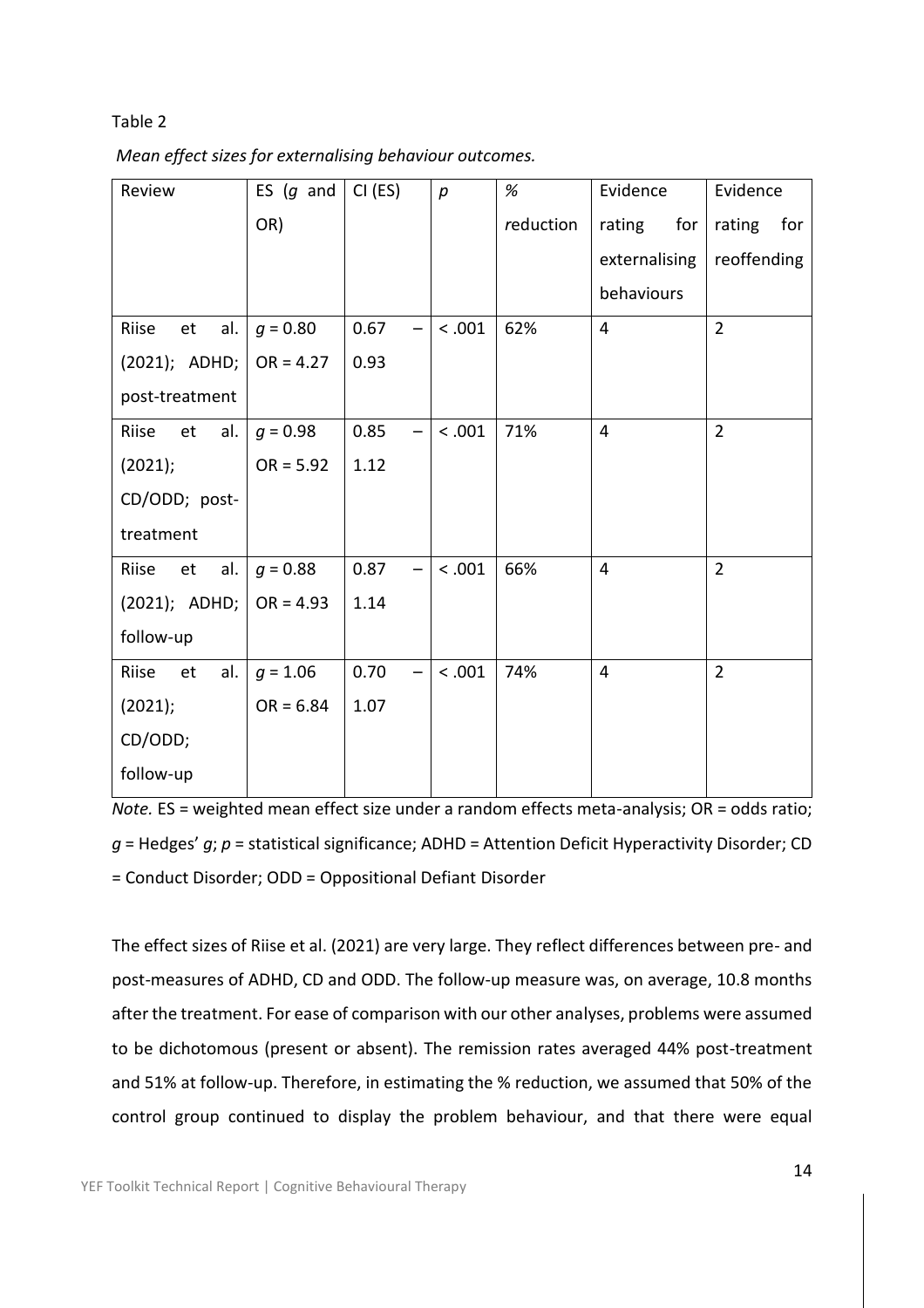numbers (each  $n = 100$ ) in experimental and control conditions. We used the equation Ln(OR) = g/.5513 to transform reported effect sizes to odds ratios (Lipsey & Wilson, 2001). With these assumptions, the % of the experimental group continuing to display the problem behaviour was 19% (ADHD, post-treatment), 14.5% (CD/ODD, post-treatment), 16.9% (ADHD, followup) and 12.8% (CD/ODD, follow-up), corresponding to reductions in externalizing behaviour from 62-74%. However, similar reductions in offending would not be expected, because these results were based on rating scales and most assessors (71%) were not blind to conditions.

#### *Moderators and mediators*

Lipsey et al. (2007) included a range of different moderators that could be useful in furthering understanding of how CBT works to reduce reoffending in youth. However, Lipsey et al. (2007) did not report results separately for children versus adults, but previously they showed that the results did not differ between these categories. In a regression analysis, the most important moderators of the effect size were the quality of implementation (beta = 0.45), the recidivism risk rating of the offender (beta = 0.26), and the number of sessions of CBT per week (beta = 0.22). The most successful type of programme was Moral Reconation Therapy or MRT (beta  $= 0.15$ ).

Riise et al. (2021) conducted a series of subgroup analysis with several moderator variables, such as the study design and the type of analysis (i.e., intention to treat or based on participants who completed the programme). The results showed no significant differences between any of these subgroups. There was a significant difference ( $p = .04$ ) between studies conducted in Australia (*g* = 1.37, 95% CI 0.99 – 1.75, *n* = 5), North America (*g* = 0.91, 95% CI 0.77 – 1.05, *n* = 28), and Europe (*g* = 0.83, 95% CI 0.69 – 0.97, *n* = 32).

Riise et al. (2021) also compared the effect sizes of evaluations depending on the level of parental involvement in the intervention. Studies with a high level of parental involvement were associated with the greatest reduction in externalising behaviours ( $g$  = 0.97, 95% CI 0.82 – 1.12, *n* = 33). Studies with a moderate level of parental involvement were also associated with a large reduction in externalising behaviours (*g* = 0.86, 95% CI 0.72 – 1.00, *n* = 27). The difference between these was not statistically significant (*p* = 0.54). Very few programmes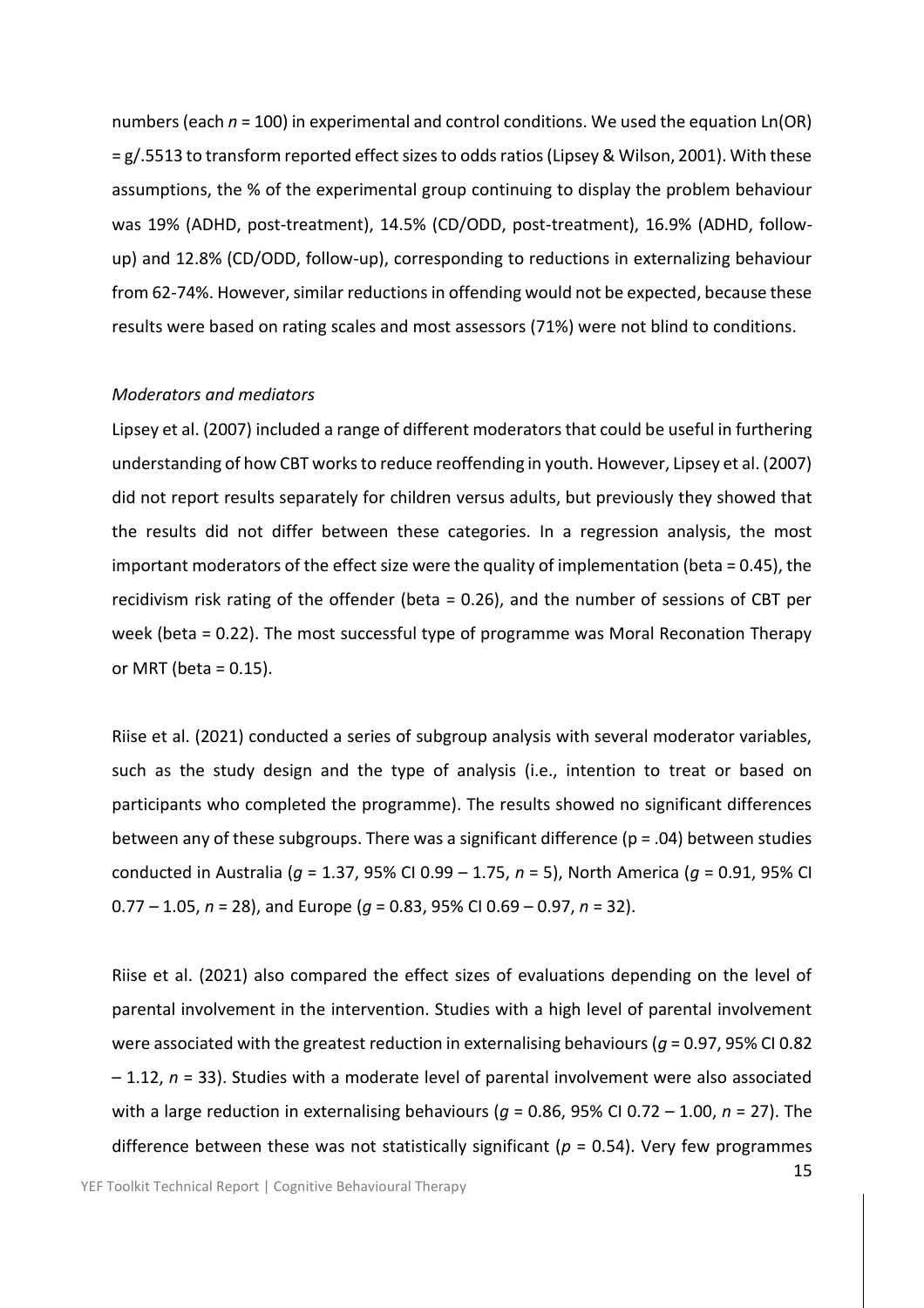were categorised as having a low level of parental involvement (*g* = 0.84, 95% CI 0.46 – 1.22,  $n = 5$ ).

Meta-regression analyses also found a significant association between various variables and externalising behaviours (Riise et al., 2021). For example, analyses suggested that programmes were more effective with younger participants (b = -0.053, *p* < .001), participants with more severe symptoms before treatment ( $b = 0.643$ ,  $p = .002$ ), and low intensity of treatment (b = -0.009, *p* = .006).

Koehler et al. (2013) did not carry out moderator analyses for CBT programmes separately.

#### **Implementation and Cost analysis**

None of the reviews used to inform the current technical report included information on the implementation of CBT programmes or on cost analyses.

We can present implementation evidence from one study included by Koehler et al. (2013): the adaptation of the Canadian Reasoning and Rehabilitation programme by the probation service in mid-Glamorgan, Wales (Rayner & Vanstone, 1994). The programme consisted of 35 two-hour sessions implemented by probation staff with prior experience of running group interventions. Whilst the programme was generally positively viewed by participants, some mentioned repetition and boredom with it.

The study shows that the programme was largely successfully adapted, with changes made to the programme mostly improving its focus. The challenges were a lack of time and resources, and sometimes a lack of cooperation from other probation staff. Staff who were not directly involved in the programme did not all view it positively, implying that better internal communication may help.

#### *Findings from UK/Ireland*

The reviews by Lipsey et al. (2007) and Riise et al. (2021) did not specify whether any evaluations were conducted in the United Kingdom or Ireland.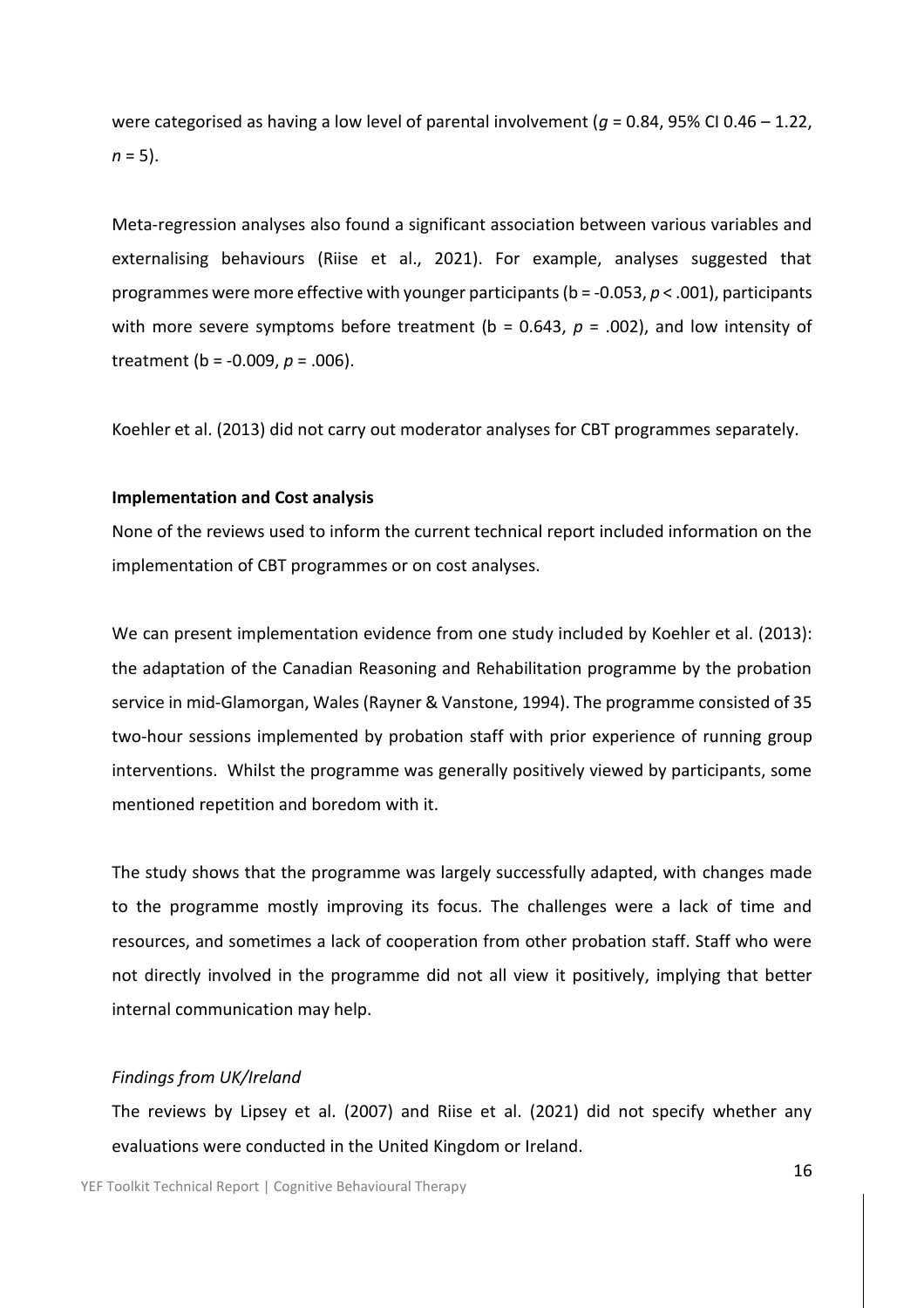Koehler et al. (2013) state that 16 of their 25 effect estimates (not all involving CBT) are from the United Kingdom. The most relevant of their references is the study by Cann et al. (2005) of a prison-based cognitive skills programme for young people in England and Wales. This was not exactly a CBT intervention and expert opinion might categorise this as a structured psycho-educational course rather than a psychological therapy $^1$ . However, it was the only CBT evaluation conducted in England and Wales and it was included by Koehler et al. (2013).

Cognitive-behavioural treatment for people held in custody in England and Wales in the early 1990s used two approaches: Reasoning & Rehabilitation and Enhanced Thinking Skills, used with youth with a high and low risk of reoffending respectively. Enhanced Thinking Skills was based on the same cognitive model as Reasoning & Rehabilitation, but Reasoning & Rehabilitation was a more intensive programme, with more modules, and 38 sessions, as opposed to 21 sessions for Enhanced Thinking Skills. Cann et al. (2005) compared reconviction rates between about 1,500 people who voluntarily started one of these CBT-based programmes and a matched comparison group of the same size of people who did not. Matching was done using data from the Inmate Information System (IIS) using five characteristics: risk of reconviction, ethnicity, sentence length, year of discharge and offence type. There was no significant difference in reoffending between those in the programme and the comparison group (33.6% and 35.5% respectively). However, when the treatment group was restricted to those completing the programme, there was a small significant effect (31.4% versus 35.5%). As this was not an RCT, there could have been unmeasured pre-existing differences between the groups. Also, seven UK evaluations of Reasoning & Rehabilitation, based in prison and probation, were included in the review by Tong and Farrington (2008), who concluded that this programme was effective in reducing recidivism.

<sup>&</sup>lt;sup>1</sup> We are grateful to Professor David Crighton for providing expert opinion on this matter. The study is included by Koehler et al. (2013) as a cognitive-behavioural intervention.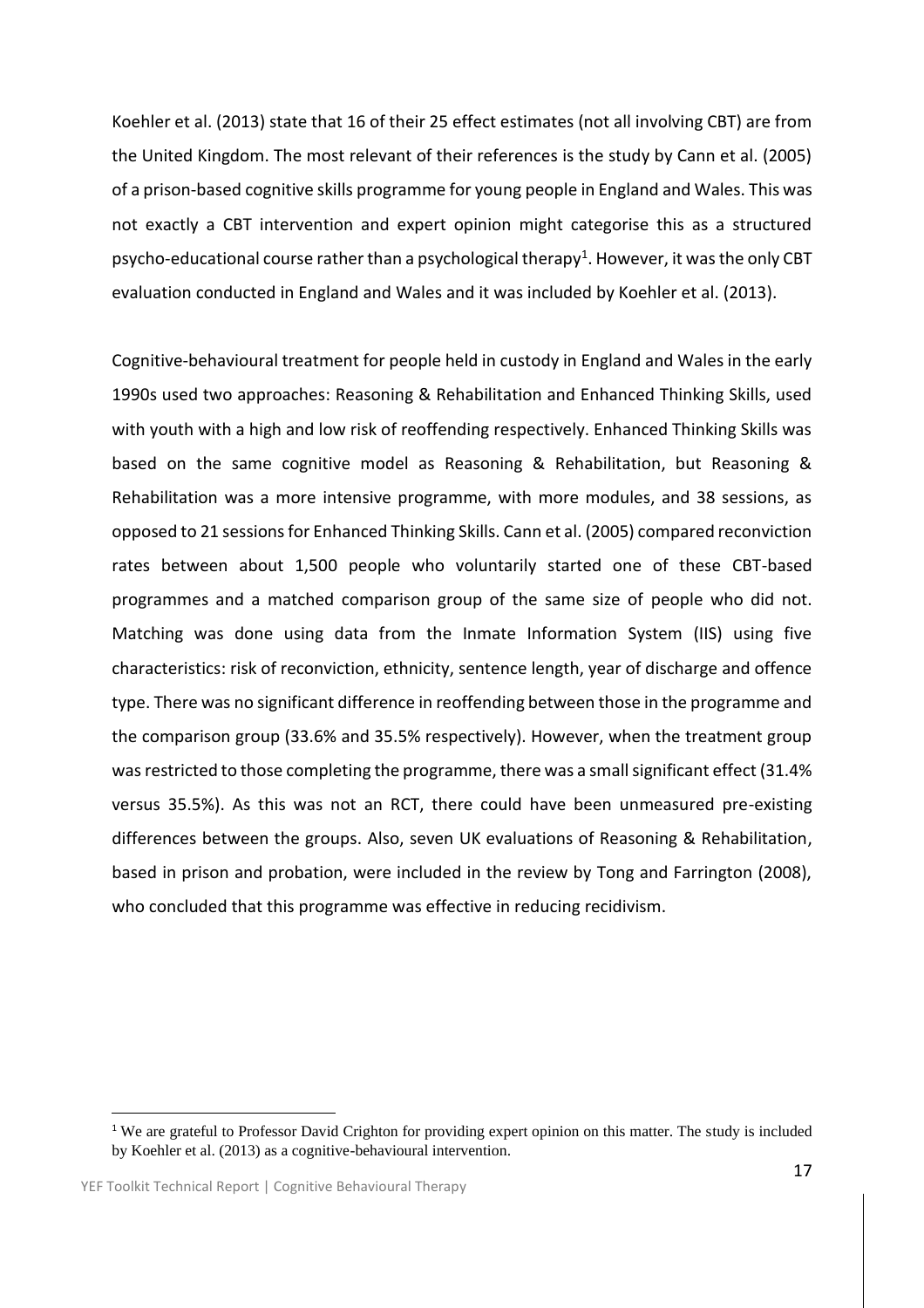# **What do we need to know? What don't we know?**

Reviews show that CBT-based interventions can have a large effect on externalizing behaviour and offending. Primary RCT evaluations of CBT in UK practice settings are needed to improve our understanding of the conditions for effectiveness.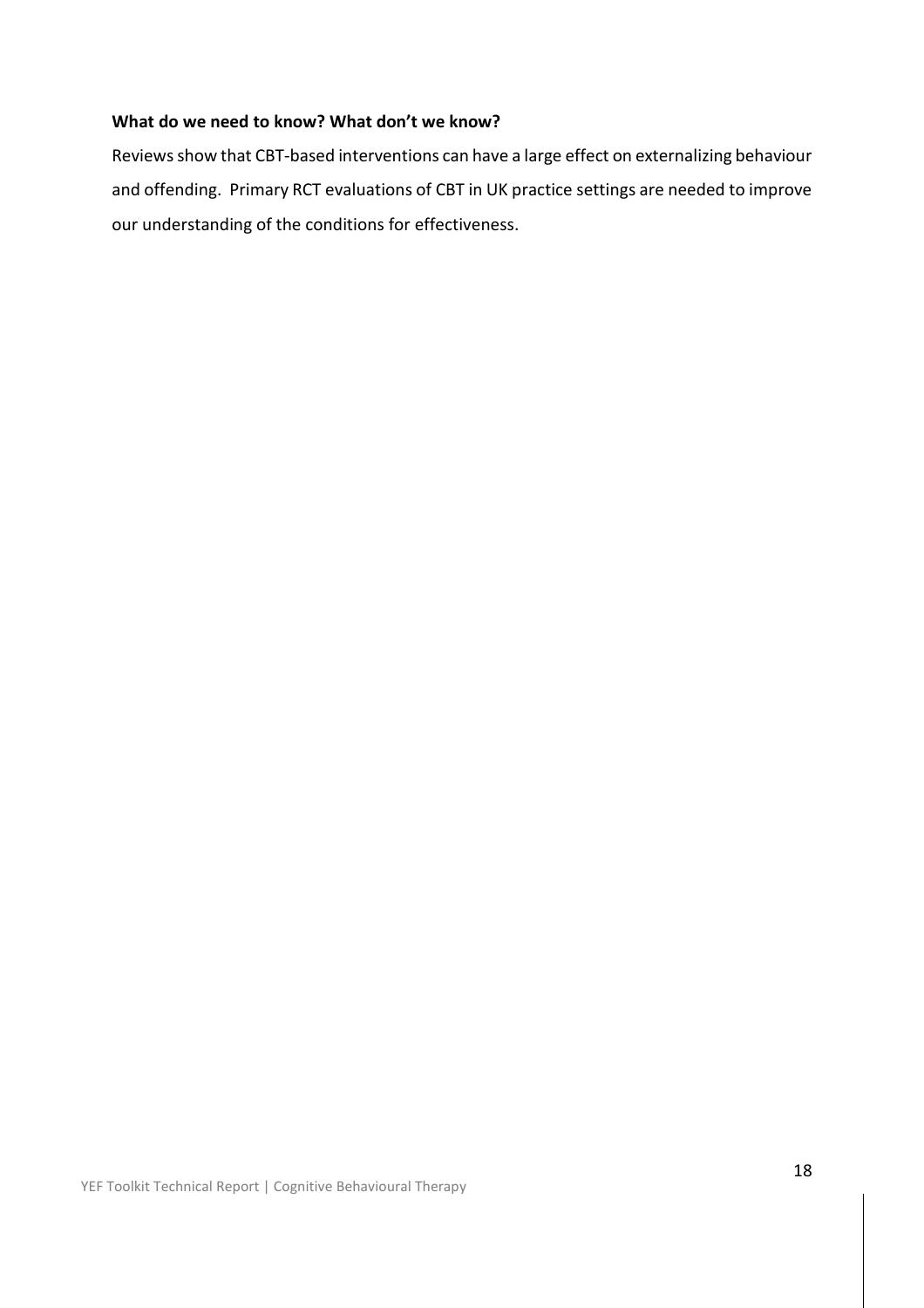#### **References**

- Breider, S., de Bildt, A., Nauta, M. H., Hoekstra, P. J., & van den Hoofdakker, B. J. (2019). Self-directed or therapist-led parent training for children with attention deficit hyperactivity disorder? A randomized controlled non-inferiority pilot trial. *Internet Interventions, 18.* https://doi.org/10.1016/j.invent.2019.100262
- Cann, J., Falshaw, L. and Friendship, C. (2005) Understanding 'What Works': Accredited Cognitive Skills Programmes for Young Offenders. *Youth Justice* Vol. 5 No. 3 pp. 166- 179.
- Koehler, J. A., Lösel, F., Akoensi, T. D., & Humphreys, D. K. (2013). A systematic review and meta-analysis on the effects of young offender treatment programs in Europe. *Journal of Experimental Criminology, 9,* 19 – 43. https://doi.org/10.1007/s11292-012- 9159-7
- Lipsey, M. W., Landenberger, N. A., & Wilson, S. J. (2007). Effects of cognitive-behavioral programs for criminal offenders. *Campbell Systematic Reviews, 6.*  https://doi.org/10.4073/csr.2007.6
- Lipsey, M.W. & Wilson, D.B. (2001). Practical meta-analysis. Thousand Oaks, CA: Sage.
- Ministry of Justice (2020). *Proven Reoffending Statistics Quarterly Bulletin, October 2018 to December 2018*. London: Ministry of Justice.
- Raynor, P. & Vanstone, M. (1994). *Straight Thinking on Probation: Third Interim Evaluation Report*. Bridgend, Wales: Mid-Glamorgan Probation Service.
- Riise, E. N., Wergeland, G. J. H., Njardvik, U., & Öst, L-G. (2021). Cognitive behavior therapy for externalizing disorders in children and adolescents in routine clinical care: A systematic review and meta-analysis. *Clinical Psychology Review, 83.*  https://doi.org/10.1016/j.cpr.2020.101954

Tong, L. S. J. & Farrington, D. P. (2008). Effectiveness of "Reasoning and Rehabilitation" in reducing reoffending. *Psicothema,* 20, 20-28.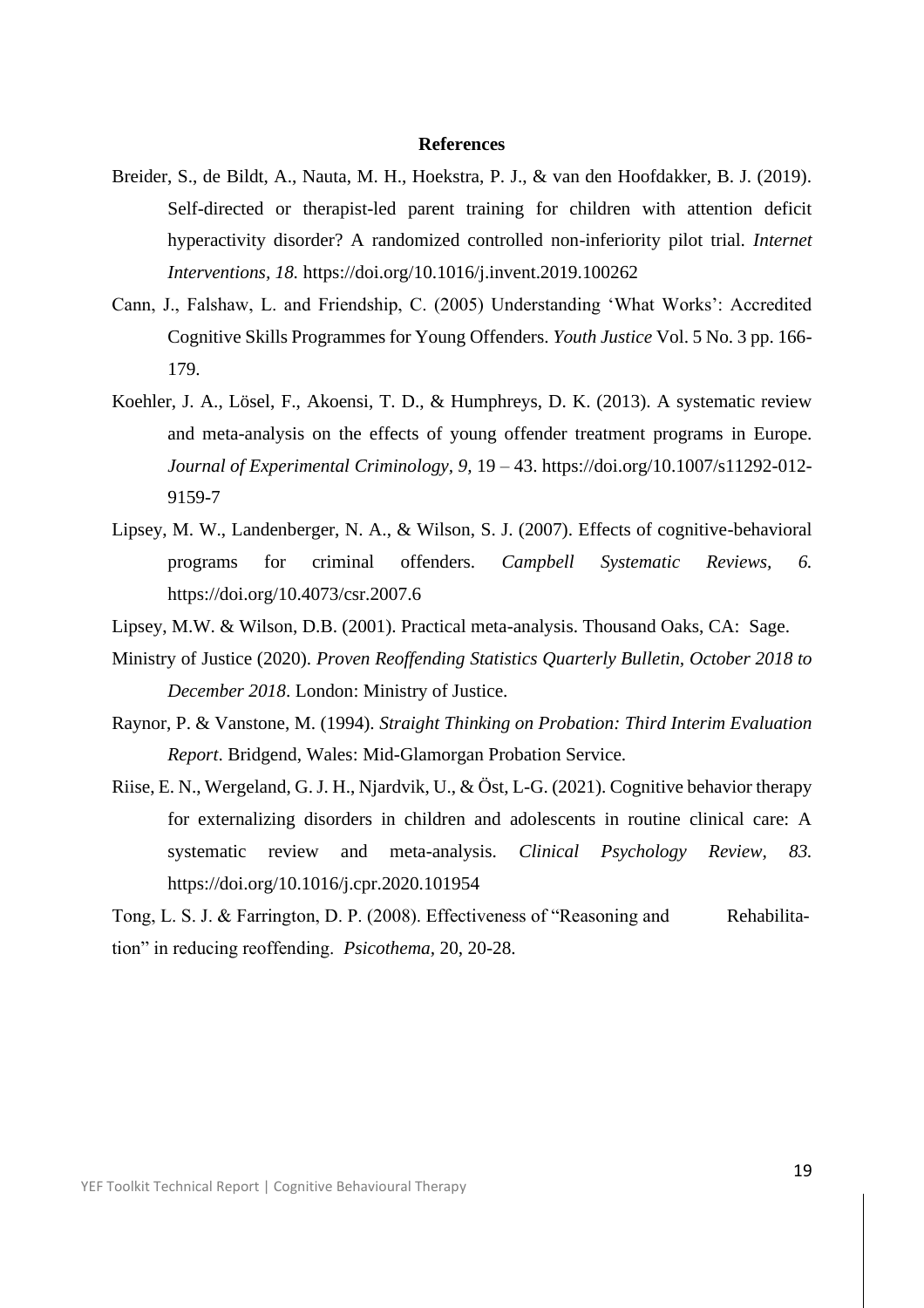#### **Annex 1: Effect size calculation**

This annex shows the calculation based on the results and assumptions given in the text. We assume 200 youth, evenly divided between treatment and comparison groups. That means there are 100 youth in the control group and 100 youth in the treatment group. Assuming that 50% of youth in the control group reoffended, the mean effect sizes for the reviews by Koehler et al. (2013) and Lipsey et al. (2007) can be easily transformed to a percentage reduction in reoffending. The process is similar for externalising behaviour outcomes reported by Riise et al. (2021).

If the odds ratio for the incidence of reoffending is 1.73 for the Koehler et al. (2013) review, then using the table below and the formula for an OR, we can estimate the value of X. The odds ratio is estimated as: A\*D/B\*C, where A is the number of participants in the treatment group who do not reoffend, B is the number of participants in the treatment group who reoffend, C is the number of participants in the control group who do not reoffend, and D is the number of participants in the control group who reoffend. Therefore, the value of X is 36.63 in the case of Koehler et al. (2013).

|           | Do not   |          |       |
|-----------|----------|----------|-------|
|           | reoffend | Reoffend | Total |
| Treatment | $100-x$  | x        | 100   |
| Control   | 50       | 50       | 100   |

Therefore, the relative reduction in reoffending is  $(50 - 36.63)/50 = 26.74\%$ . In relation to the review by Lipsey et al. (2007) the value of X is 39.53 and the relative reduction in reoffending is 20.95%.

The prevalence of reoffending is likely to vary between study and can be influenced greatly by the type of report (e.g., self-report or official records), the length of follow-up (e.g., one-year reconviction data or five-year reconviction data), and the type of crime included (e.g., violent crime, burglary offences, or other crime). If we were to adjust our assumption that 50% of the control group reoffend, the overall % reduction in the intervention group is not greatly affected.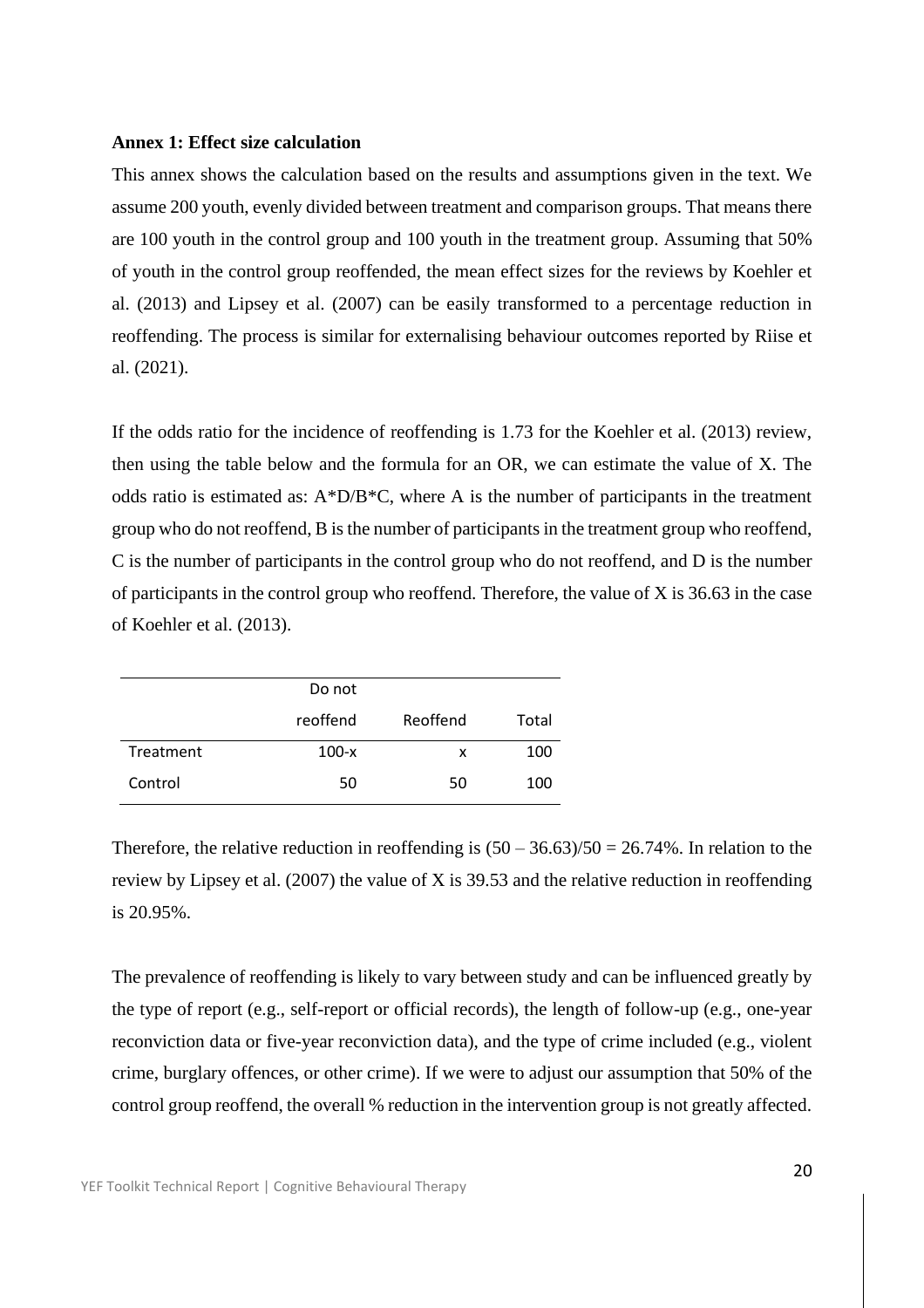For example, if we assume that 40% of the control group reoffend, the 2x2 table would be as follows and the value of X is 27.82 (for Koehler et al., 2013). Therefore, the relative reduction is 30.45% (i.e.,  $(40 - 27.82)/40$ ]\*100).

|           | Do not   |          |       |
|-----------|----------|----------|-------|
|           | reoffend | Reoffend | Total |
| Treatment | $100-x$  | x        | 100   |
| Control   | 60       | 40       | 100   |

Similarly, if we assume that 60% of the control group reoffend, the value of X is 46.44 (Koehler et al., 2013) and the relative reduction in reoffending is 22.6%. Given the significant difference in the assumed prevalence of reoffending, the percentage relative reduction does not vary in a similar fashion. Table 3 shows this further.

# Table 3

*Variation in the relative reduction in reoffending depending on various estimates.* 

|                    | Koehler et al. (2013) | Lipsey et al. $(2007)$ |
|--------------------|-----------------------|------------------------|
|                    | $OR = 1.73$           | $OR = 1.53$            |
| Assumed prevalence | Relative reduction    |                        |
| 40%                | 30.45%                | 24.12%                 |
| 50%                | 26.74%                | 20.95%                 |
| 60%                | 22.6%                 | 17.49%                 |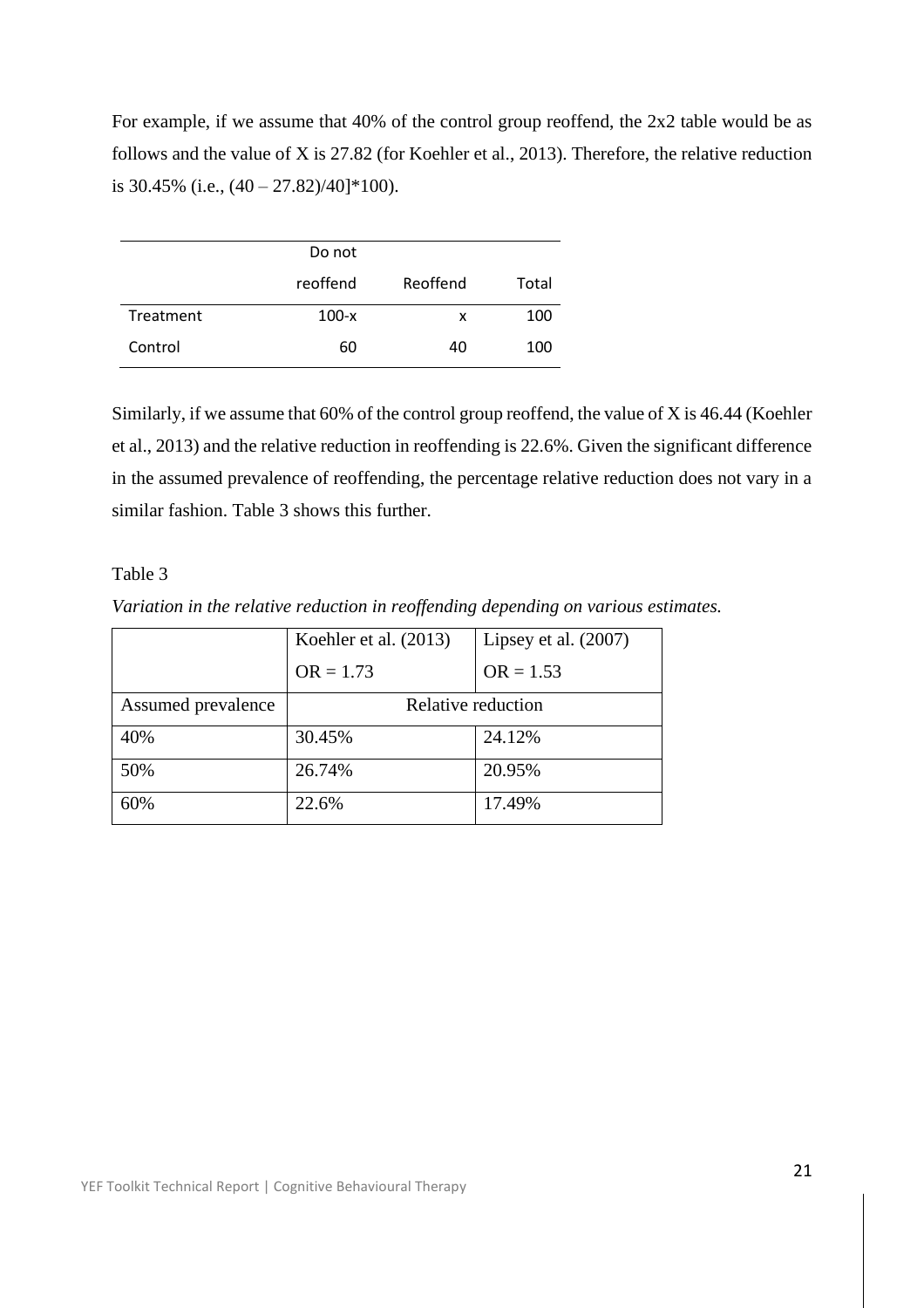# **Annex 2: AMSTAR Rating**

| Modified AMSTAR item |                                                   | Scoring guide                                            | <b>CBT</b>     |       |                |
|----------------------|---------------------------------------------------|----------------------------------------------------------|----------------|-------|----------------|
|                      |                                                   |                                                          | Koehler        | Riise | Lipsey         |
|                      |                                                   |                                                          | 2013           | 2021  | 2007           |
|                      | Did the research questions and inclusion criteria | To score 'Yes' appraisers should be confident that the 5 | Yes            | Yes   | Yes            |
|                      | for the review include the components of the      | elements of PICO are described somewhere in the report   |                |       |                |
|                      | PICOS?                                            |                                                          |                |       |                |
|                      | Did the review authors use a comprehensive        | At least two bibliographic databases should be searched  | Yes            | Yes   | Yes            |
|                      | literature search strategy?                       | (partial yes) plus at least one of website searches or   |                |       |                |
|                      |                                                   | snowballing (yes).                                       |                |       |                |
| 3                    | Did the review authors perform study selection in | Score yes if double screening or single screening with   | N <sub>o</sub> | Yes   | Partial        |
|                      | duplicate?                                        | independent check on at least 5-10%                      |                |       | Yes            |
| 4                    | Did the review authors perform data extraction in | Score yes if double coding                               | N <sub>o</sub> | Yes   | N <sub>o</sub> |
|                      | duplicate?                                        |                                                          |                |       |                |
| 5                    | Did the review authors describe the included      | Score yes if a tabular or narrative summary of included  | N <sub>o</sub> | Yes   | No             |
|                      | studies in adequate detail?                       | studies is provided.                                     |                |       |                |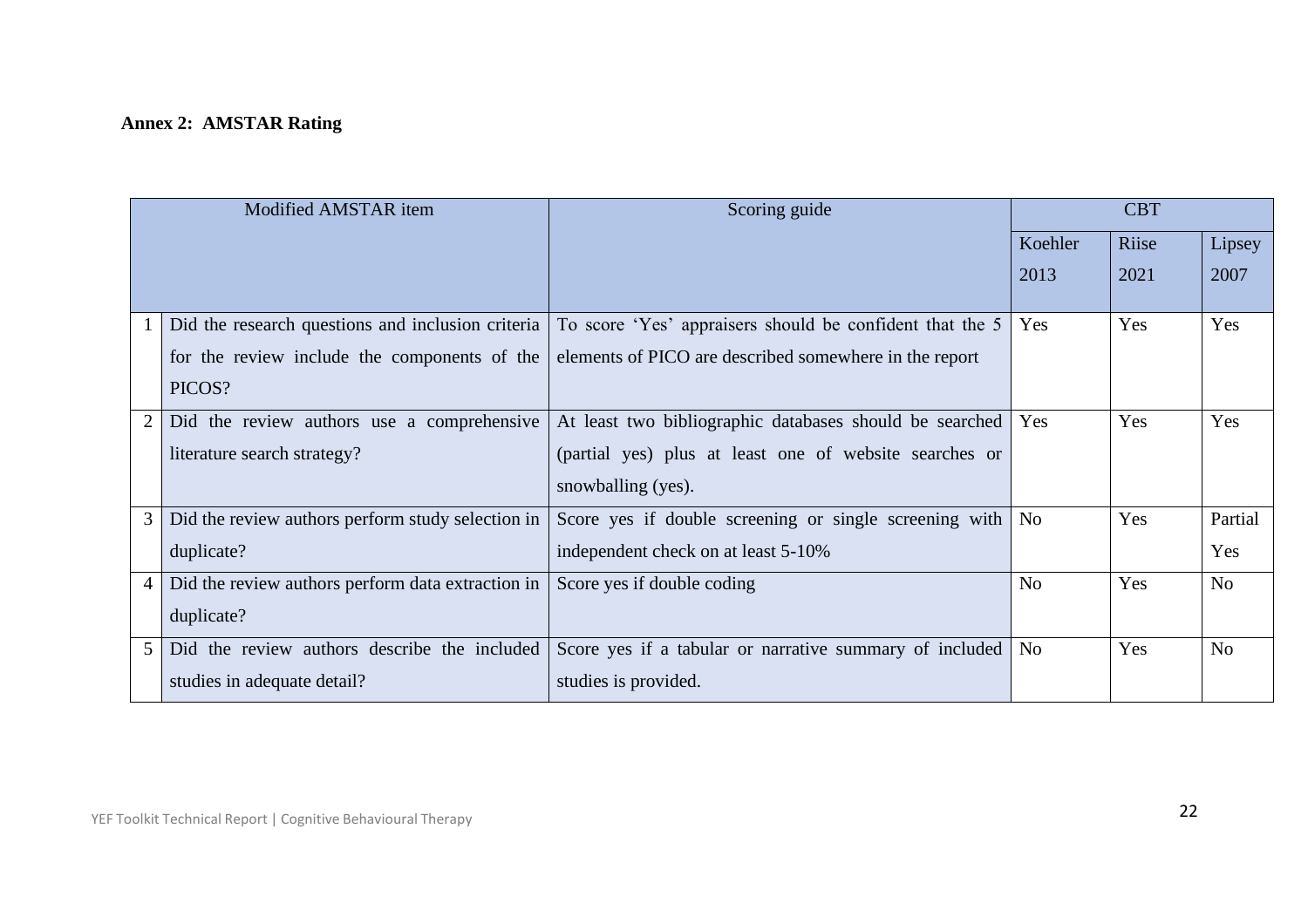| 6 | Did the review authors use a satisfactory         | Score yes if there is any discussion of any source of bias     | Partial Yes | Yes  | Partial |
|---|---------------------------------------------------|----------------------------------------------------------------|-------------|------|---------|
|   | technique for assessing the risk of bias (RoB) in | such as attrition, and including publication bias.             |             |      | Yes     |
|   | individual studies that were included in the      |                                                                |             |      |         |
|   | review?                                           |                                                                |             |      |         |
|   | Did the review authors provide a satisfactory     | Yes if the authors report heterogeneity statistic. Partial yes | Yes         | Yes  | Partial |
|   | explanation for, and discussion of, any           | if there is some discussion of heterogeneity.                  |             |      | Yes     |
|   | heterogeneity observed in the results of the      |                                                                |             |      |         |
|   | review?                                           |                                                                |             |      |         |
| 8 | Did the review authors report any potential       | Yes if authors report funding and mention any conflict of      | No.         | Yes  | Yes     |
|   | sources of conflict of interest, including any    | interest                                                       |             |      |         |
|   | funding they received for conducting the review?  |                                                                |             |      |         |
|   |                                                   |                                                                | Low         | High | Low     |
|   |                                                   |                                                                |             |      |         |
|   |                                                   |                                                                |             |      |         |

YEF Toolkit Technical Report | Cognitive Behavioural Therapy

 $\overline{\phantom{a}}$